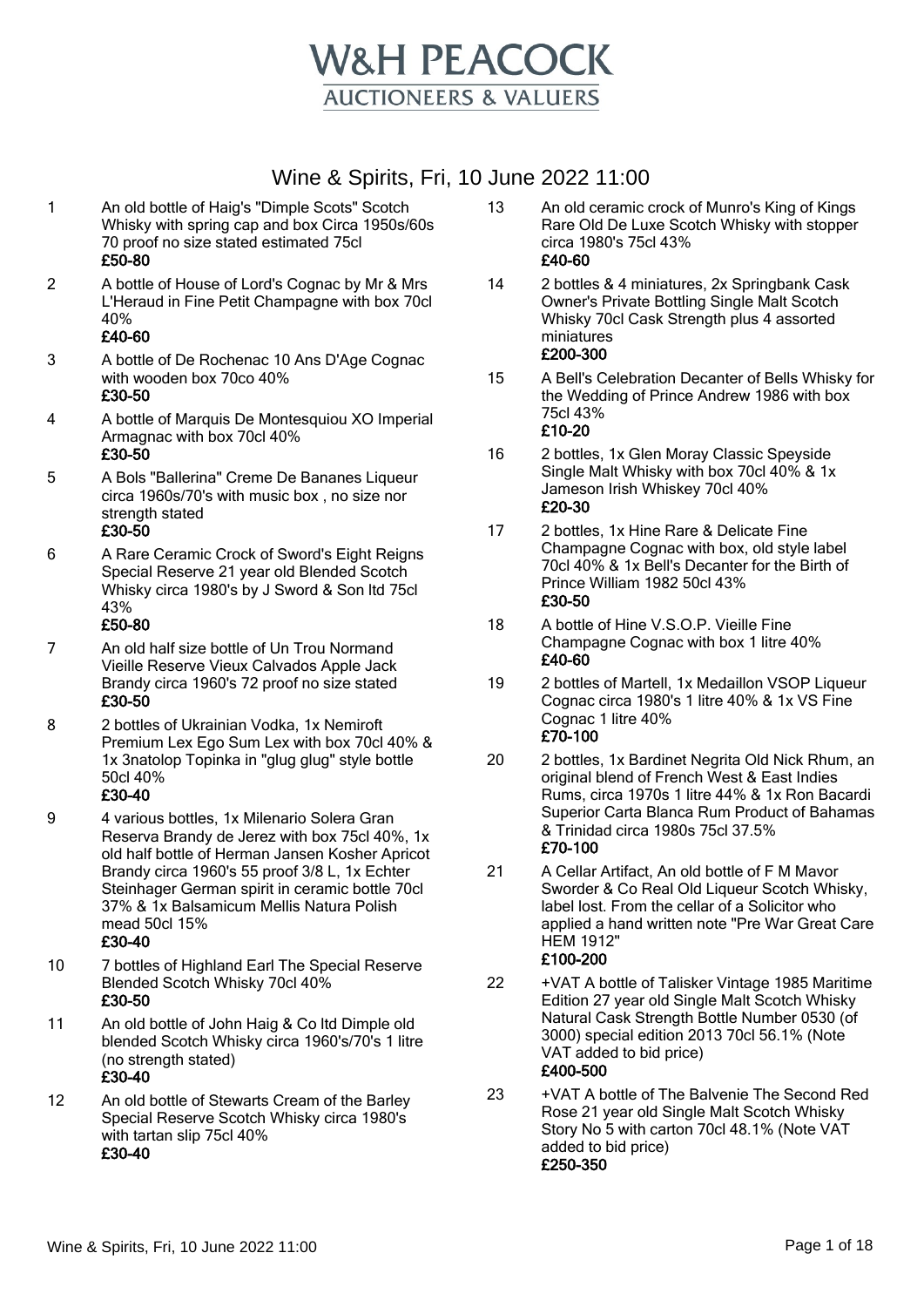

24 +VAT A bottle of The Glenlivet Code Single Malt Scotch Whisky with box 75cl 48% (Note VAT added to bid price)

## £60-80

25 +VAT A bottle of The MACALLAN 12 year old Double Cask Highland Single Malt Scotch Whisky with box 70cl 40% (Note VAT added to bid price)

#### £30-50

- 26 +VAT A bottle of JURA 18 year old Red Wine Finish Single Malt Scotch Whisky with carton 70cl 44% (Note VAT added to bid price) £30-50
- 27 +VAT A bottle of The DALMORE 18 year old Highland Single Malt Scotch Whisky 70cl 43% (Note VAT added to bid price)

## £60-80

- 28 +VAT A bottle of Portknockie Speyside Single Malt Scotch Whisky Inaugural bottling with sock 70cl 43% (Note VAT added to bid price) £30-50
- 29 +VAT A bottle of Portknockie Speyside Single Malt Scotch Whisky Inaugural bottling with sock 70cl 43% (Note VAT added to bid price) £30-50
- 30 +VAT A bottle of Portknockie Speyside Single Malt Scotch Whisky Inaugural bottling with sock 70cl 43% (Note VAT added to bid price) £30-50
- 31 +VAT A bottle of Benriach Distillery 9 year old Speyside Single Malt Scotch Whisky selected by VCL Vintners, 1/ 58 bottles Cask 215 Distilled 06/02/12 bottled 17/09/21 70cl 50.08% £30-50
- 32 +VAT A bottle of Machrie Moor Fingal's Cut Heavily Peated Arran Malt Quater Cask Single Malt Scotch Whisky with box 70cl 46% (Note VAT added to bid price) £40-60
- 33 +VAT A bottle of Bruichladdich The Laddie Valinch Limited Edition 14 year old Single Cask Distillery Release unpeated Islay Single Malt Scotch Whisky with tin Cask No.1320 Distilled 03/07/2007 Personalised label 50cl 61% (Note VAT added to bid price) £70-100
- 34 +VAT 2 bottles, 1x Clynelish 14 year old Coastal Highland Single Malt Scotch Whisky from Brora with carton 70cl 46% & 1x Glen Garioch 12 year old Highland Single Malt Scotch Whisky 70cl 48% (Note VAT added to bid price) £30-40
- 35 +VAT 2 bottles, 1x Dalwhinnie Winter's Gold Highland Single Malt Scotch Whisky with box 70cl 43% & 1x Old Pulteney 12 year old Single Malt Scotch Whisky with box from the Port of Wick 70cl 40% (Note VAT added to bid price) £20-30
- 36 +VAT 4 various bottles, 1x Glenfarclas 15 year old Highland Single Malt Scotch Whisky with carton 20cl 46%, 1x Glen Marnoch 12 year old Speyside Single Malt Scotch Whisky 70cl 40%, 1x Caol Ila 12 year old Islay Single Malt Scotch Whisky with box 20cl 43% & 1x Bunnahabhain 12 year old Islay Single Malt Scotch Whisky with carton 20cl 46.3% (Note VAT added to bid price)

#### £20-30

- 37 +VAT 3 bottles of Glengoyne 10 year old Highland Single Malt Scotch Whisky with box and personalised label 70cl 40% (Note VAT added to bid price) £30-50
- 38 +VAT 3 bottles, 2x Glengoyne 10 year old Highland Single Malt Scotch Whisky with box and personalised label 70cl 40% & 1x Glen Keith Single Malt Scotch Whisky with box and personalised label & 1941 copy of The Sunday Pictorial 70cl 40% (Note VAT added to bid price)

#### £30-50

- 39 +VAT 3 various bottles, 1x North Point Distillery Single Sample Highland Region Blended Scotch Whisky Ex Irish Whisky Cask 70cl 40%, 1x Haig Club Mediterranean Orange with Single Grain Scotch Whisky 70cl 35% & 1x The Famous Grouse Blended Scotch Whisky 35cl 40% (Note VAT added to bid price) £20-30
- 40 +VAT 2 bottles, 1x Highland Park Dragon Legend Single Malt Scotch Whisky with box 70cl 43.1% & 1x Cragside Highland Single Malt Scotch Whisky with personalised label 70cl 40% (Note VAT added to bid price) £30-40
- 41 +VAT 6 various bottles of Penderyn Single Malt Welsh Whisky, 1x Welsh Gold Madeira finnish with box 70cl 46%, 1x Celt Red Dragon with box 70cl 41%, 1x Myth 50cl 41% & a gift set of Myth, Legend & Celt 20cl 41% (Note VAT added to bid price)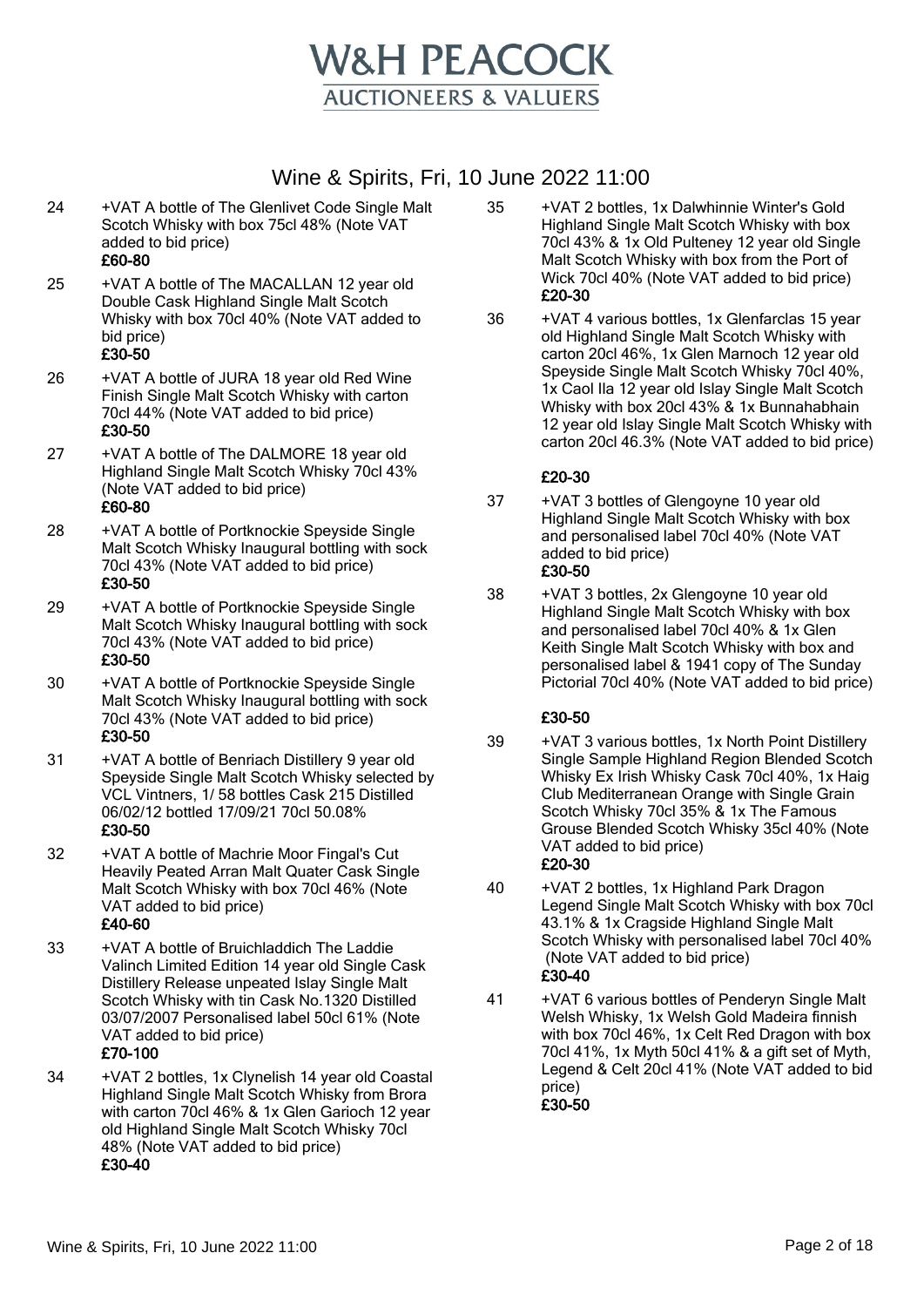

- 42 +VAT A bottle of 1991 Hanyu Cask #377 19 year old Single Malt Japanese Whisky "The Nectar of the Daily Drams" Distilled 1991 Bottled 2010 Finished in Red Oak Heads 70cl 56% (Note VAT added to bid price) £500-700
- 43 +VAT A bottle of Suntory The Yamazaki 18 year old Single Malt Japanese Whisky 70cl 43% (Note VAT added to bid price) £300-500
- 44 +VAT A bottle of Suntory The Yamazaki 18 year old Single Malt Japanese Whisky 70cl 43% (Note VAT added to bid price) £300-500
- 45 +VAT A bottle of Suntory The Yamazaki 18 year old Single Malt Japanese Whisky 70cl 43% (Note VAT added to bid price) £300-500
- 46 +VAT A bottle of Suntory The Yamazaki 18 year old Single Malt Japanese Whisky 70cl 43% (Note VAT added to bid price) £300-500
- 47 +VAT A bottle of Suntory Hibiki Japanese Harmony blended Japanese Whisky with box 70cl 43% (Note VAT added to bid price) £30-40
- 48 +VAT A bottle of Suntory The Hakushu 12 year old Single Malt Japanese Whisky 70cl 43% (Note VAT added to bid price) £80-120
- 49 +VAT 4 bottles, 1x Jack Daniel's Master Distiller Series Limited Edition No.6 Charcoal Mellowed Tennessee Whiskey with box 70cl 43%, 1x O'Donnell Sticky Toffee Moonshine with box 70cl 25%, 1x Four Roses Imported Kentucky Straight Bourbon Whiskey 70cl 40% & 1x Buffalo Trace Kentucky Straight Bourbon Whiskey 70cl 40% (Note VAT added to bid price)

#### £30-50

- 50 +VAT 2 bottles, 1x Bushmills 10 year old Matured in Two Woods Single Malt Irish Whiskey with carton 70cl 40% & 1x The Legendary Silkie Irish Whiskey 70cl 46% (Note VAT added to bid price) £20-30
- 51 +VAT 3 bottles of Hinch County Down Small Batch Irish Whiskey Bourbon Cask 70cl 43% (Note VAT added to bid price) £30-40
- 52 +VAT 3 bottles, 1x Hinch County Down Small Batch Irish Whiskey Bourbon Cask 70cl 43%, 1x Paddy Irish Whiskey 70cl 40% & 1x Jameson Irish Whiskey 35cl 40% (Note VAT added to bid price) £20-30
- 53 4 bottles, 1x Haig Dimple Scotch Whisky circa 1970's with box 26 2/3 fl oz 70 proof, 1x Grant's Sherry Cask Reserve Scotch Whisky with box 70cl 40%, 1x J&B Rare Old Scotch Whisky old style with box 70cl 40% & 1x The Famous Grouse Scotch Whisky 70cl 40% £50-70
- 54 4 bottles, 1x Jim Beam Black 8 year old Sour Mash Kentucky Straight Bourbon Whiskey 1 litre 43%, 1x Southern Comfort Liqueur Spirit 1 litre 43%, Pimm's No1 Cup 1 litre 25% & 1x Alto del Carmen Pisco Especial 75cl 35% £30-50
- 55 5 old Bell's Celebration Decanters of Bell's Whisky, 1x 26 2/3 fl oz 70 proof with box, 1x 13 1/3 fl oz 37.8cl 70 proof with box, 1x 6 2/3 fl oz 18.9cl 70 proof with box & 2x miniatures 5cl 40%

- 56 +VAT 3 bottles of Hawkridge Exquisitely Decadent London Dry Gin Victorian Aphrodisiac Botanical Blend 70cl 42% (Note VAT added to bid price) £30-50
- 57 +VAT 6 various bottles of Gin, 1x Hendrick's Scottish Gin 70cl 41.4%, 1x Bloom London Dry with box 70cl 40%, 1x Bombay Sapphire London Dry 1 litre 40%, 1x Gordon's Special Dry 35cl 37.5%, 1x Gordon's Special Dry 20cl 37.5% & 1x M&S London Dry 20cl 37.5% (Note VAT added to bid price) £30-50
- 58 +VAT 4 various bottles of Gin, 1x Champions Old Tom Gin Bottle No 114 of 200 from The Black Country 70cl 40%, 1x Ableforth's Bathtub Gin 70cl 43.3%, 1x Gin in a Tin from the Cotswolds personalised tin 50cl 40% & 1x Cotton Garden Gin from Otterbeck Distillery Yorkshire 70cl 42% (Note VAT added to bid price) £30-50
- 59 +VAT 4 bottles of Prime Minister's Protection Team 10 Downing Street Dry Gin by Free Spirit Group 70cl 40% (Note VAT added to bid price) £40-60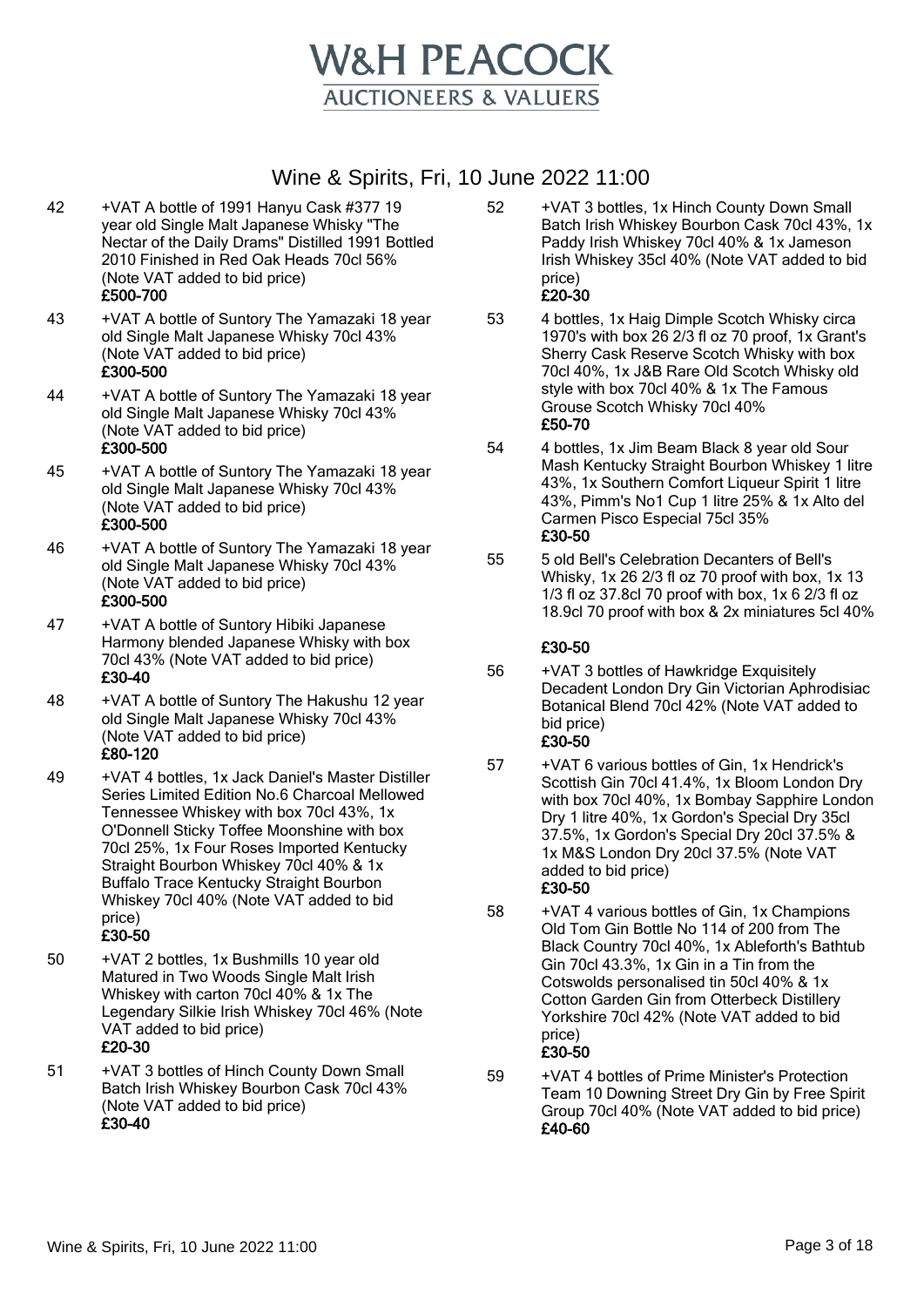

- 60 +VAT 4 bottles of gin, 1x Psychopomp Micro Distillery Craft Gin 70cl 40%, 1x Puddingstone Distillery Campfire London Dry Gin Spirit of the outdoors 70cl 42% & 2x Simul Movere London Dry Gin by Hawkridge Distillers Berkshire 70cl 40% (Note VAT added to bid price) £30-50
- 61 +VAT 4 various bottles of gin, 1x De Havilland London Dry by Aviators, Jet Lag Gin ltd Flight No DH21/113 70cl 42%, 1x Gaslight Pressure Distilled One-Shot Method London Dry Gin East London 70cl 45%, 1x Madame Jennifer Hove Gin of Paradise Batch 99 bottle 19 / 85 50cl 45% & 1x Bisca Distilled Dry Gin 70cl 40% (Note VAT added to bid price)

#### £30-50

62 +VAT 4 various bottles of gin, 1x Stirling Distillery Gin Blue Line 70cl 43%, 1x Glasgow Pure Gallus Gin 70cl 43.3%, 1x Rock Rose Premium Scottish Gin Original Edition Vintage 2021 70cl 41.5% & 1x Shetland Reel Gin Lemon Fest London Dry 50cl 40% (Note VAT added to bid price)

#### £30-50

- 63 +VAT 4 various bottles of gin, 1x The Spectator Gin by Foxdenton 70cl 40%, 1x Tide's Fortune Essex Dry Gin from The East Coast Distillery 70cl 40%, 1x Pengelly's Porthleven Cornish Dry Gin 70cl 40% & 1x "Keep Your Distance" Artisan London Dry Gin Fitzwilliam Masterpieces 2020 Edition 35cl 40% (Note VAT added to bid price) £30-50
- 64 +VAT 7 various bottles, 1x Isle of Islay Nerabus Heather Navy Gin Batch 3 Lot No42 70cl 57%, 2x Barra Atlantic Gin with Carragen Seaweed 70cl 46%, 1x Isle of Harris Gin Refill 50cl 45% & Set of 3 Clyde Island Scottish Gins Arran, Bute & Cumbrae 20cl each 43/42% (Note VAT added to bid price)

## £40-60

65 +VAT 5 various bottles, 1x Deck Chair Fruit Infusion Gin Cranberry & Lime Batch CL2 70cl 44%, 1x Micil Distillery Spiced Orange Irish Gin Galway 70cl 42%, 1x Tigers Limited Edition Orange & Cacao Gin from Burleighs Gin 70cl 40%, 1x Shipshape and Bristol Fashion Small Batch Gin with Rosemary Olive & local honey 50cl 41% & 1x City of London Murcian Orange Gin 70cl 40.3% (Note VAT added to bid price) £40-60

- 66 +VAT 4 bottles, 2x Inspirited Summer Berries and Hibiscus Dry Pink Gin with boxes 70cl 37.5% & 2x Kirkjuvagr Yuletide Gin Christmas Spirit of Orkney 70cl 40% (Note VAT added to bid price) £40-60
- 67 +VAT 5 various bottles, 1x Gin Ting Premium Dry Gin with Passionfruit Mango & Elderflower 70cl 42.5%, 1x Whitley Neill Raspberry Gin 70cl 43%, 1x Beefeater London Peach & Raspberry Gin 70cl 37.5%, 1x Pinkster British Gin with Raspberries 35cl 37.5% & 1x Adnam's Smidgin Dry Gin with 1/2 Teaspoon measure 20cl 50% (Note VAT added to bid price) £30-50
- 68 +VAT 5 various bottles, 1x Shetland Reel Rhubarb and Bramble Gin Liqueur 50cl 28%, 1x Bath Distillery Hopped Rhubarb Gin 70cl 40%, 1x Edinburgh Rhubarb & Ginger Liqueur 50cl 20%, 1x Edinburgh Rhubarb & Ginger Gin 20cl 40% & 1x Hooting Owl Distillery London Dry Gin from Yorkshire with personalised label 50cl 42% (Note VAT added to bid price) £30-40
- 69 +VAT 10 various bottles, 1x Monsieur Sauer Winter Edition Gin 50cl 47%, 2x Digital Orchard Sloe Gin 35cl 37.5%, 1x Quixley Cherry London Dry Gin from Masham 20cl 42%, A Pickering's 3 Gin Selection Box of Pecan Pie, Later Than Eight & Christmas Cookie Gins 20cl 37.5% each & a Ruddy Fine 3 bottle gift set of London Dry, Summer Berries & Christmas Gins from Nottinghamshire 20cl 42% each (Note VAT added to bid price) £40-60
- 70 +VAT 2 bottles, 1x Havana Club Seleccion de Maestros Exceptional Cuban Rum with box 70cl 45% & 1x Ron Barcelo Imperial Dominicano Rum with box No.96519Y 70cl 38% (Note VAT added to bid price) £30-40
- 71 +VAT 3 bottles, 1x Cloven Hoof Dark Spiced Rum Oak aged upto 8 years 70cl 38%, 1x Red Rum 781 by OG Rum Club with Strawberry Pineapple & Citrus 70cl 35% & 1x Wood's Old Navy Rum Original Navy Recipe From Guyana 70cl 57% (Note VAT added to bid price) £30-50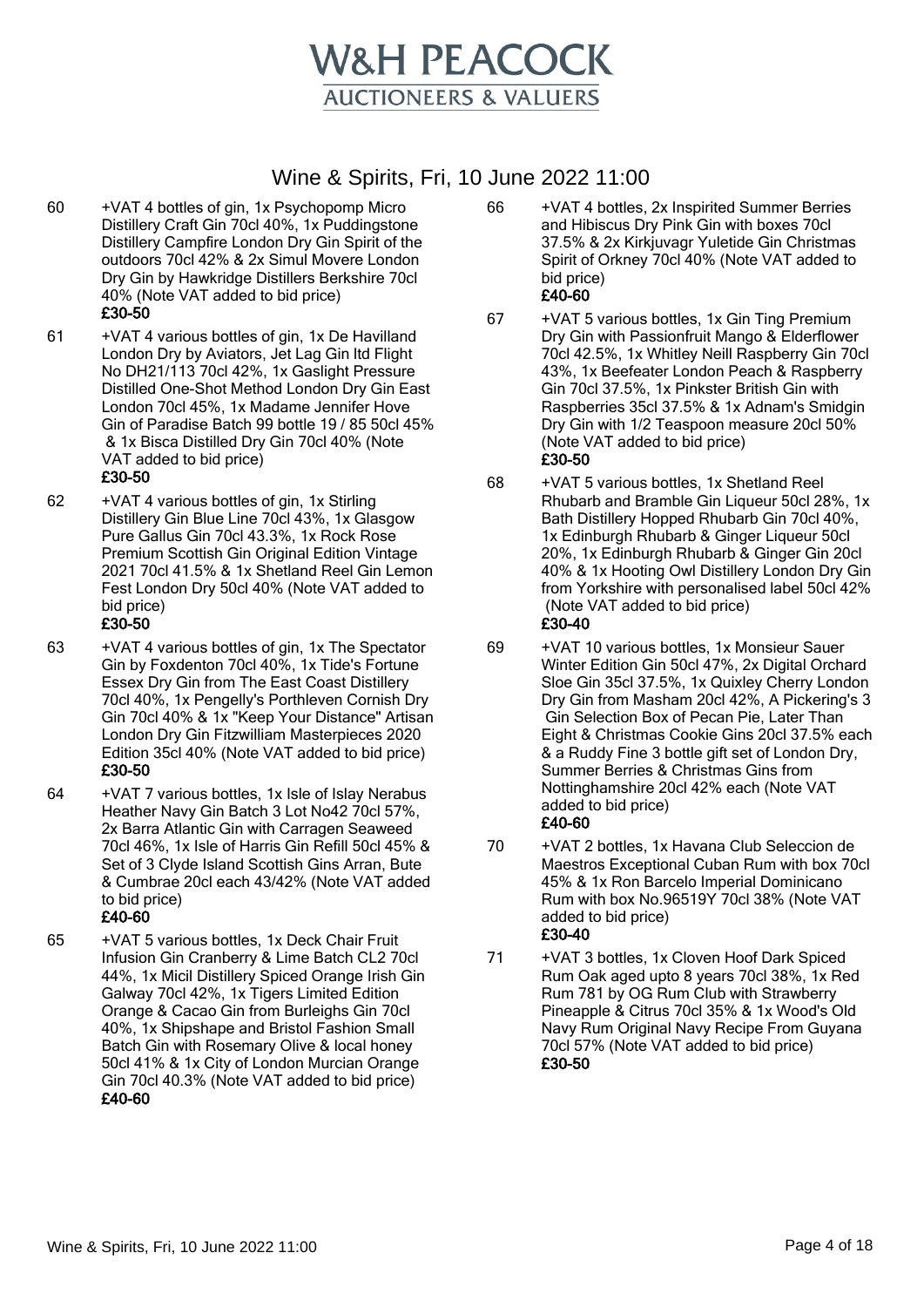

- 72 +VAT 5 various bottles & miniatures, 1x The Kraken Black Spiced Rum 35cl 40%, 1x Captain Morgan Tiki Mango & Pineapple 70cl 25%, 1x Wester Distillery Winter Spiced Rum 20cl 40%, 1x Mrs Riggalls Chocolate Rum 20cl 37.5%, 1x Deer Island Scottish Spiced Rum 20cl 37.5% & 3 Sets of 4 miniatures of Ron Rumbero, 7 anos, 3 anos Cream Liqueur & Spiced Spirit 4cl 38%/15%/37.5% (Note VAT added to bid price) £20-30
- 73 +VAT 4 bottles, 1x Distil:31 Cylinder Head Premium Collection Toffee Vodka 70cl 40%, 1x Au Blue Raspberry Vodka 70cl 35.2%, 1x Ciroc Mango French Vodka 70cl 37.5% & 1x J.J. Whitley Raspberry Russian Vodka 1 litre 38% (Note VAT added to bid price) £30-50
- 74 +VAT 3 bottles, 1x Crystal Head Vodka from Canada 70cl 40% & 2x XIX Original Premium UK Vodka 70cl 40% (Note VAT added to bid price)

## £30-50

75 +VAT 4 various bottles & miniatures of Vodka, 1x Glasnost Vodka 50cl 40%, 1x Smirnoff No21 Vodka 35cl 37.5%, 2x Amol Herbal Medicine 96% ethanol 15cl & 25cl, 1x Grey Goose Vodka La Collection of 4 miniatures assorted fruit flavoured 5cl 40% & 1x Cove Vodka set of 3 miniatures 5cl 15%/25% & 40% (Note VAT added to bid price)

#### £20-30

76 +VAT 5 various bottles, 1x Hine Rare VSOP The Original Fine Champagne Cognac with box 70cl 40%, 1x Hennessy Very Special Cognac 20cl 40%, 1x Three Barrels VSOP Rare Old French Brandy 1 litre 38%, 1x Napoleon VSOP Rare Old Brandy 70cl 36% & 1x M&S Napoleon VSOP 3 year old Brandy 20cl 40% (Note VAT added to bid price)

#### £30-40

77 +VAT 2 bottles, 1x Convite 100% Agave Joven Mezcal Artesanal Mexico 70cl 42% & 1x Xinhua Cun Fen Chiew with box 50cl 42% (Note VAT added to bid price)

## £20-30

78 +VAT A bottle of Yoto Distillery Ki Noh Bi ex-Karuizawa sherry butts Kyoto Dry Gin from Japan, Limited 14th Edition for 2019 Taipei Whisky Live with box 48% 70cl (Note VAT added to bid price) £100-150

- 79 +VAT A bottle of Yoto Distillery Ki Noh Bi ex-Karuizawa sherry butts Kyoto Dry Gin from Japan, Limited 14th Edition for 2019 Taipei Whisky Live with box 48% 70cl (Note VAT added to bid price) £100-150
- 80 +VAT A bottle of Foursquare Diadem 12 year old Fine Barbados Rum Private Cask Selection 60% 70cl (Note VAT added to bid price) £100-150
- 81 +VAT A bottle of Foursquare "Premise" Fine Barbados 10 year old Single Blended Rum Exceptional Cask Selection Mark VIII, Released January 2018 46% 70cl (Note VAT added to bid price) £50-80
- 82 A bottle of Jack Daniel's Bicentennial Tennessee Whiskey 1796-1996 45% 70cl with certificate £150-200
- 83 +VAT A bottle of Game of Thrones Limited Edition The Night's Watch Oban Bay Reserve Single Malt Scotch Whisky with carton 43% 70cl (Note VAT added to bid price) £40-60
- 84 +VAT A Napoleon XO French Brandy in Tiger Decanter 70cl 40% £20-30
- 85 +VAT 3 bottles, 2x Penderyn Legend Single Malt Welsh Whisky with boxes 70cl 41% & 1x The Ardmore Legacy Highland Single Malt Scotch Whisky with carton 70cl 40% (Note VAT added to bid price) £40-60
- 86 +VAT 7 bottles of Holy Vodka Bianca Del Rio Limited Edition Vodka Distilled with Blood Orange & Chilli 70cl 37.5% (Note VAT added to bid price) £30-50
- 87 +VAT 7 bottles of Holy Vodka Bianca Del Rio Limited Edition Vodka Distilled with Blood Orange & Chilli 70cl 37.5% (Note VAT added to bid price) £30-50
- 88 +VAT 7 bottles of Holy Vodka Bianca Del Rio Limited Edition Vodka Distilled with Blood Orange & Chilli 70cl 37.5% (Note VAT added to bid price) £30-50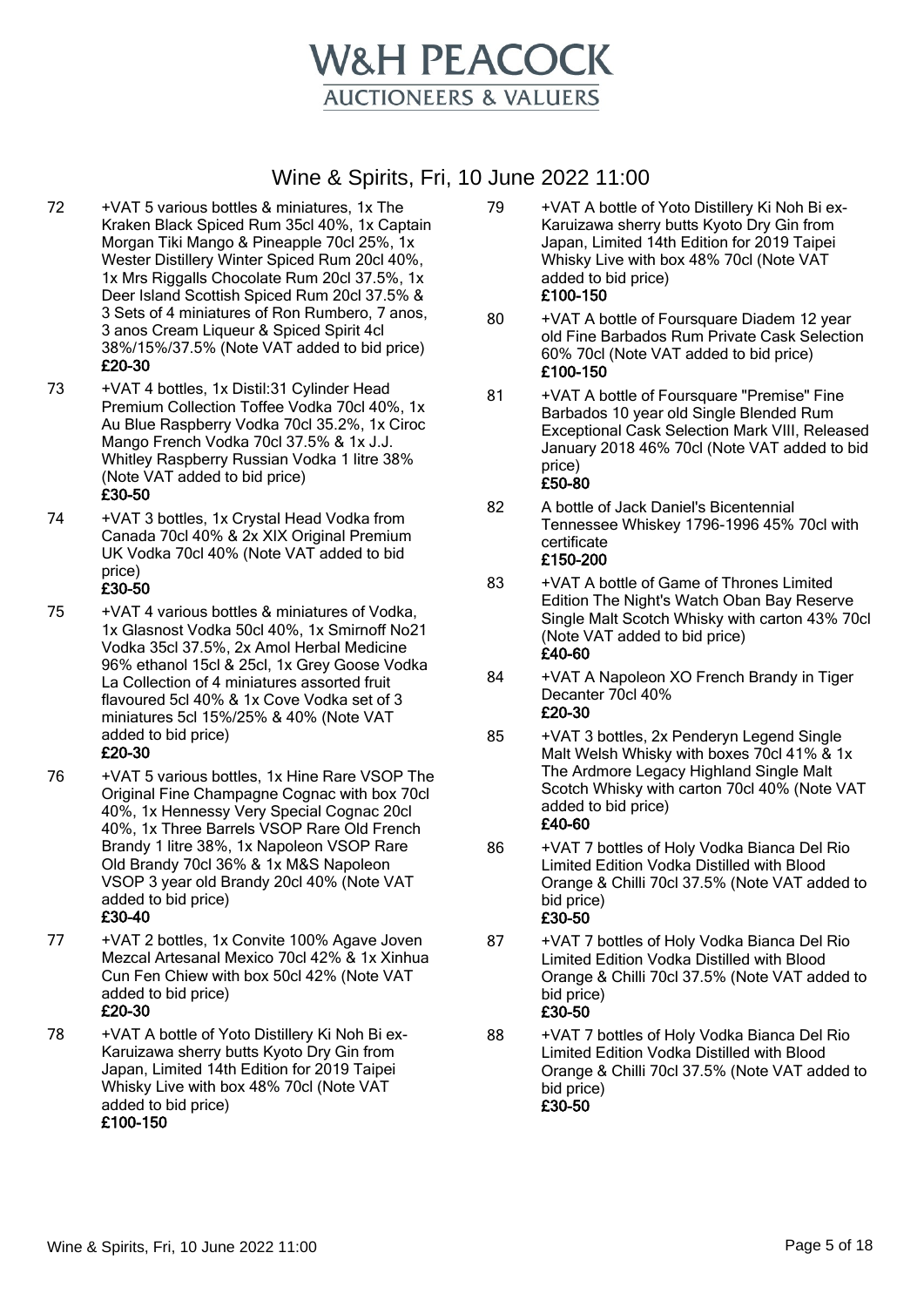

- 89 +VAT 7 bottles of Holy Vodka Bianca Del Rio Limited Edition Vodka Distilled with Blood Orange & Chilli 70cl 37.5% (Note VAT added to bid price) £30-50
- 90 +VAT 7 bottles of Holy Vodka Bianca Del Rio Limited Edition Vodka Distilled with Blood Orange & Chilli 70cl 37.5% (Note VAT added to bid price)

## £30-50

91 +VAT 6 bottles of Holy Vodka Bianca Del Rio Limited Edition Vodka Distilled with Blood Orange & Chilli 70cl 37.5% (Note VAT added to bid price)

## £30-50

- 92 A Chivas Regal Royal Salute 21 year old Scotch whisky in Ruby Flagon with Velvet bag & box 70cl 40% £50-70
- 93 9 Bell's Christmas Celebration Decanters of Bell's Whisky with boxes / cartons for 1990 (75cl 43%), 1991, 1992, 1993, 1994, 1995, 1996, 1997 & 1998 70cl 40%

#### £100-150

- 94 10 Assorted Bell's Royal Celebration Decanters of Bell's Whisky including Queens Golden Wedding with box 70cl 40%, Prince of Wales 50th Birthday 1998 with box 70cl 40%, The Queen Mother's 90th 1990 in carton 75cl 43%, The Queens 60th, Weddings & Births of Princes & Princess (only 2 with cartons) £80-120
- 95 9 Bells Whisky Celebration decanters, Christmas 1989, 1994, 1995, 1996, 1997, 1998, 1999 & 2000 with boxes/cartons & 1x Celebration with carton, 2x 43% 75cl & 7x 40% 70cl

#### £80-120

- 96 A Bols Ballerina Apricot Brandy (Note no Ballerina) Circa 1960's 54proof £20-30
- 97 An Old Royal Navy Flagon of Rum in Earthenware flagon & wicker basket (AF) circa 1960's/70's (Note signs of leakage, Wax seal missing) £200-300
- 98 +VAT 2 bottles of Hazelburn Campbeltown 10 year old Single Malt Scotch Whisky from the Springbank Distillery 70cl 46% (Note VAT added to bid price)

#### £30-40

- 99 +VAT 3 bottles of Bulleit Bourbon Frontier Kentucky Straight Whiskey 70cl 45% (Note VAT added to bid price) £30-40
- 100 +VAT 3 bottles, 2x Familia Serralles Don Q 151 overproof Puerto Rican Rum 70cl 75.5% & 1x El Dorado Demerara 8 year old Rum form Guyana 70cl 40% (Note VAT added to bid price) £30-50
- 101 +VAT A bottle of Lheraud Charles X Petite Champagne Cognac with wooden box Bottle No 1655 70cl 43% (Note VAT added to bid price) £70-100
- 102 +VAT 5 bottles of Raasay Hebridean Gin from the Isle of Raasay 70cl 46% (Note VAT added to bid price) £50-70
- 103 +VAT 5 various bottles, 1x 1919 Distilling Dry PInk Gin Small Batch No 44 Bottle 461 from New Zealand with Strawberries 70cl 41%, 1x 1919 Distilling Pineapple Bits Gin NZ Batch 42 Bottle 482 70cl 41%, 2x Pink Marmalade Premium Colour Changing Gin 50cl 42% & 1x Two Birds Watermelon Gin 20cl 37.5% (Note VAT added to bid price) £40-60
- 104 +VAT 3 bottles & 3 miniatures, 1x Warner's Rhubarb Gin 70cl 40% with box & etched Copa glass, 2x Lake Gin No5 from Germany Batch 0038 & 0039 50cl 44% & 1x Knocklofty Trio of Gin miniatures from Tasmania 5cl each (Note VAT added to bid price) £30-40
- 105 4 bottles of Olmeca Tequila Blanco 70cl 38% £30-50
- 106 +VAT 13 assorted bottles of Qinghai Hu Zhu Barley Wines, 2x Tian Youde Red 4 Star 50cl 42%, 2x G6 50cl 52%, 2x Golden Treasure Reserve 50cl 42% & 8x Black Label 12.5cl 42% (Note ullages vary)(Note VAT added to bid price) £50-70
- 107 A bottle of George & J.G. Smith's Glenlivet Whisky Distilled 1938 bottled circa 1980s by Gordon & Macphail 40% 75cl £1,000-1,500
- 108 +VAT 1x The Famous Grouse Blended Scotch Whisky 40% 1L, 1x Chivas The Blend Whisky Blending Kit 2x Glenfiddich Gift Sets each with 3 Miniatures 40% 3x5cl, 1x Jack Daniels No7 Miniature 40% 5cl (Note VAT added to bid price)

£20-30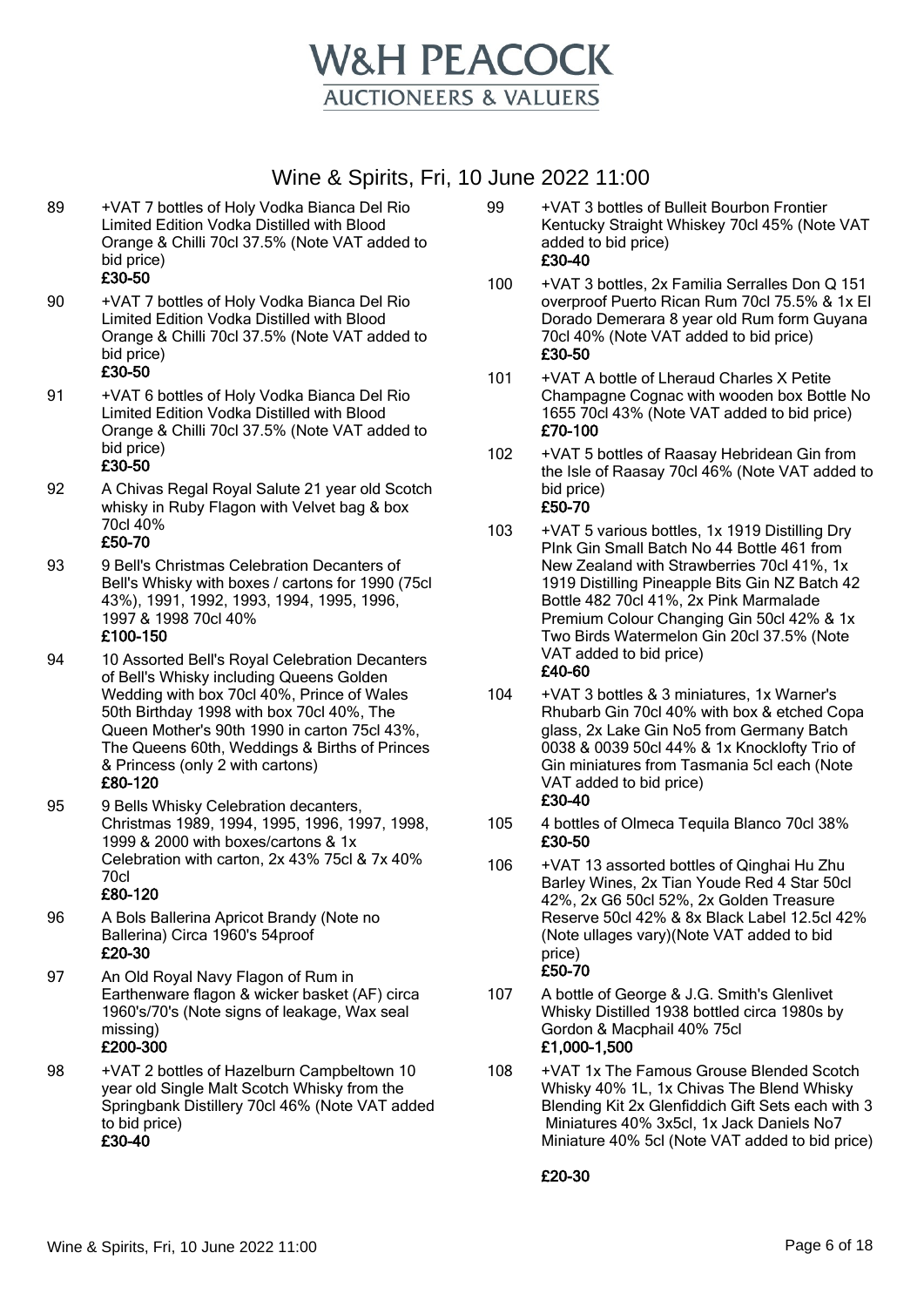

- 109 +VAT 4 various bottles, 2x Tito's Handmade Vodka 40% 70cl, 1x Courvoisier VS Cognac 40% 1L, 1x Premier Brandy Personalised Christmas Edition 40% 75cl (Note VAT added to bid price) £30-50
- 110 3 bottles of Makers Mark Kentucky Straight Bourbon Whisky 45% 70cl. £30-40

111 2 bottles of The Glenlivet Founders Reserve Single Malt Scotch Whisky American Oak Selection.

#### £30-40

- 112 3 bottles of Bains Cape Mountain Single Grain Whisky 40% 70cl.
	- £20-30
- 113 2 bottles of Goslings Black Seal Bermuda Black Rum 40% 70cl £20-30
- 114 2 bottles of Plantation Barbados Rum Aged 5 Years 40% 70cl. £20-30
	-
- 115 +VAT 5 bottles of Pinnock Sloe, Damson & Honey Gin 30% 50cl (Note VAT added to bid price) £50-70
- 116 +VAT 5 bottles of Pinnock Small Batch Dry Gin 42% 50cl (Note VAT added to bid price) £50-70
- 117 +VAT 4 bottles of Gin, 1x Source Pure Cardrona Gin 47% 75cl with wood box, 1x Drumshanbo Gunpowder Irish Gin Limited Edition Ceramic Bottle 43% 70cl, 1x Jullius Craft Distillery Akko Wild Gin of Galilee with box 40% 70CL, 1x Mermaid Gin Isle of Wight Distillery 42% 70cl (Note VAT added to bid price) £50-70
	-
- 118 +VAT 6 bottles of Barra Atlantic Gin from the Scottish Isle of Barra 46% 70cl (Note VAT added to bid price) £60-80
- 119 +VAT 6 bottles of Barra Atlantic Gin from the Scottish Isle of Barra 46% 70cl (Note VAT added to bid price) £60-80
- 120 +VAT 4 bottles of Song Cai Vietnam Dry Gin 45% 70cl (Note VAT added to bid price) £40-60
- 121 +VAT 10 various Gin Gift Sets including, Sipsmith, Tarquins, Craft Gin Club, Edinburgh Gin (Note VAT added to bid price) £40-60
- 122 +VAT 15 various Whisky Gift Sets including Glenfiddich, Smokehead, Talisker, Jack Daniels, Famous Grouse (Note VAT added to bid price) £60-80
- 123 +VAT 18 various Gin Gift Sets including Sipsmith, Malfy, Edinburgh Gin, Gordons, Whitley Neill (Note VAT added to bid price) £70-100
- 124 +VAT Approx. 57 Gin Miniatures plus a Happy Birthday Gin Gift Set including, Bombay Sapphire, Whitley Neill, Sipsmith, Salcombe Gin, Edinburgh Gin ( Note VAT added to bid price) £60-80
- 125 +VAT Approx. 37 various Whisky Miniatures including Laphroaig, Glenfiddich, Jura, Old Pulteney (Note VAT added to bid price) £50-70
- 126 +VAT Approx. 116 various Whisky Me Pouches including, Westland, Linkwood, Bladnoch, Arbikie, Glentauchers (Note VAT added to bid price) £70-100
- 127 +VAT Approx. 65 various Miniatures including Vodka, Rum, Baileys Jagermeister (Note VAT added to bid price) £50-70
- 128 A collection of approx 32 assorted Single Malt Scotch Whisky miniatures, mostly older bottlings circa 1970's/80's including Springbank, Blair Athol, Ardbeg, Tawnavulin Glenlivet, Tamdu, Bowmore, Royal Culross, The Macallan etc. £40-60
- 129 A collection of approx 60 Blended Scotch Whisky miniatures, mostly older bottlings circa 1970's/80's including Lords 87, Antiquary, Abbot's Choice, King William IV, Thistle, Bulloch Lades, Ainlie's Royal Edinburgh, Old Parr, Inver House, etc. £60-100
- 130 A collection of approx 150 assorted miniatures mostly older bottlings circa 1970's/80's including Chartreuse, Irish, Canadian & Bourbon Whiskey, Liqueurs, Vodka, Brandy, Ports, Guinness, Gin etc.

#### £50-70

131 A collection of 14 miniatures, 8x assorted Gordon & Macphail Connoisseurs Choice Single Malt Whisky from different Distilleries, distilled in 1965,68,70,71,72 & 1973 & 6 other Gordon & Macphail miniatures Pride series, Strathisla & Glen Grant (Ullages vary) £30-50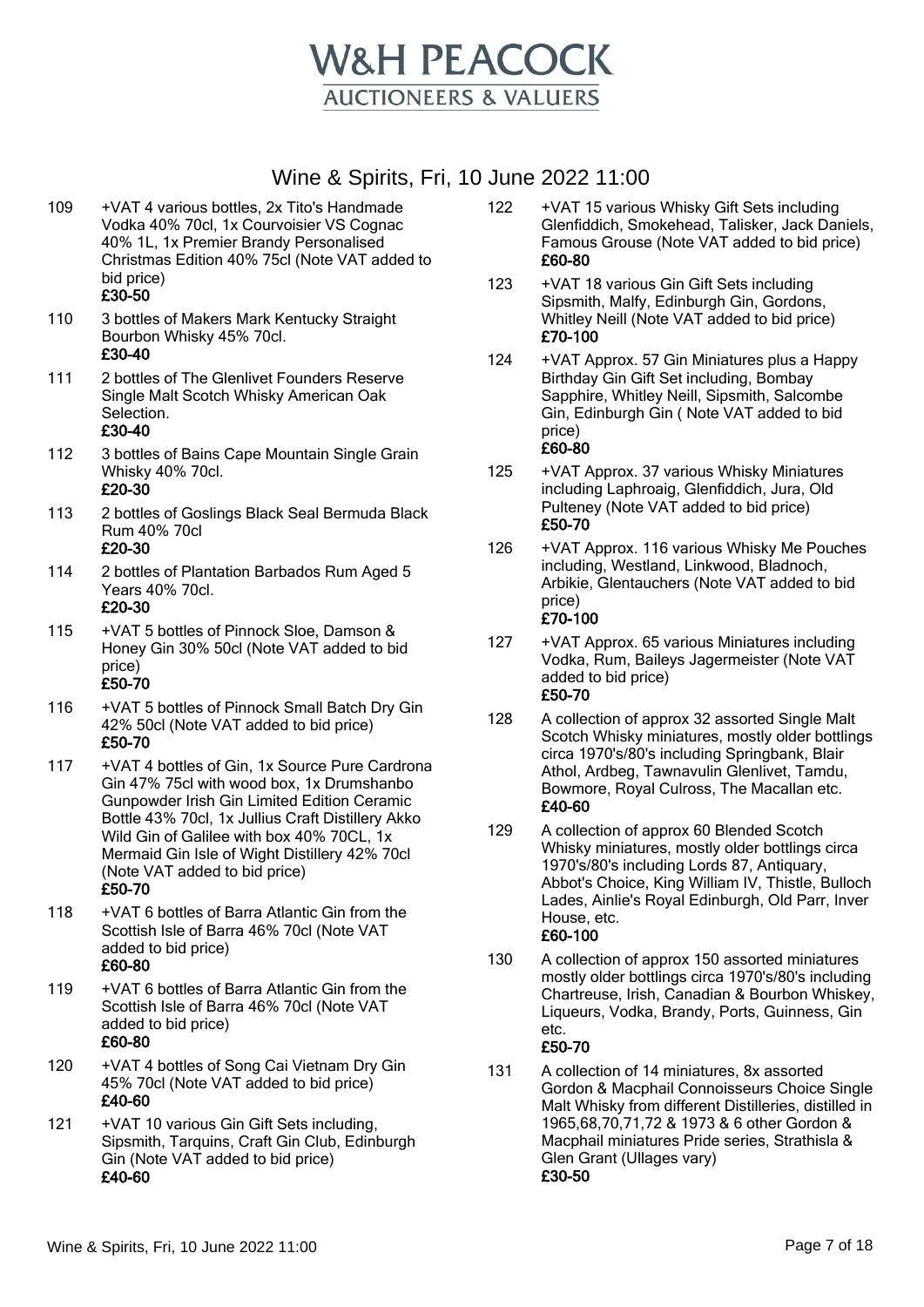

- 132 A collection of 14 assorted limited Edition Single Malt Miniatures, 12 commemorating RAF Aircraft, RAF HQ, RAF Service etc (1 of 1000 mostly) 1x by Artist Ian Kennedy & 1x Nick Faldo Open Champ 1990 £30-50
- 133 A collection of 18 assorted Miniatures including Irish & Welsh Whiskey, Jim Beam, IW Harper, Walker, Wild Turkey Bourbon Whiskey etc. £20-30
- 134 2 Box sets, 1x The Singles Bar with selection of 5 Single Malt Scotch Whisky miniatures with etched Glass & 1x Classic Malts Set of 7 Miniatures from around Scotland (ullages vary) £30-50
- 135 A collection of approx 38 assorted Single Malt Scotch Whisky miniatures including Balblair, Laphroaig, Inchmurrin, Oban, Springbank, Bowmore, Royal Culross, Old Pulteney, Talisker, Blair Athol, Bladnoch etc. £50-70
- 136 A collection of approx 41 Assorted Blended Scotch Whisky Miniatures including Rob Roy, Logan, Queen Anne, Something Special, Red Hackle, 100 Pipers, Pig's Nose etc. £40-60
- 137 A collection of approx 40 Assorted Blended Scotch Whisky Miniatures including Dimple Spring Cap, House of Lords, Old Parr, Black Bottle, King John, First Lord, Wild Oats, Pinwinnie etc.

#### £40-60

138 A collection of approx 60 Assorted Miniatures including Liqueurs, Wines, Sherry, Port, Madeira etc.

#### £20-30

139 A collection of approx 80 Assorted Miniatures including Gin, Vodka, Rum, Ouzo, Liqueurs, etc.

- 140 A collection of approx 60 Assorted Miniatures including Brandy, Chartreuse, Liqueurs, etc. £20-30
- 141 A collection of approx 52 Assorted Miniatures including Cognac, Brandy, Calvados, Wines, Sparkling, Cider & Ale, etc. £30-40
- 142 A collection of approx 45 Assorted Whisky & 20 other Assorted Miniatures including Dewars Ancestor, Antiquary, Dalmore, House of Peers, Scots Grey, Black & White, Ben Nevis, Balvenie, King George IV, Campbells Tomintoul, Crawford's, The Macallan, Tomatin, etc. £50-70
- 143 3 bottles of Rum, 2x The Original Sailor Jerry Spiced Rum 40% 70cl, 1x Havana Club Aged 3 Years White Rum 40% 70cl. £20-30
- 144 5 bottles of Vodka, 2x Absolut Vodka 40% 70cl, 3x Finlandia Vodka of Finland 40% 70cl £30-50
- 145 3 bottles of Gin, 2x Ealing Gin 1 with box 42% 70cl, 1x Beefeater London Gin 40% 70cl. £40-60
- 146 2 bottles of The White Alligator Gin Co 1x Rhubarb & 1x Parma Violet 38% 70cl. £20-30
- 147 An old bottle of Lagavulin 16 year old Single Islay Malt Scotch Whisky with box, Classic Malts Series by White Horse Distillers circa 1980s/90s (prior to Diageo takeover) 1 litre 43% £250-350
- 148 An old bottle of Sony V.S.O.P. Cognac with own wooden box as gifted for Christmas by Sony 70cl 40% £20-30
- 149 A bottle of Patron Silver Tequila Hecho en Mexico with box 70cl 40% £20-30
- 150 A small collection of old miniatures, approx 17 including 1960's Charteuse, Spring cap Gordon's, Spring Cap Dewars White Label, Golden Eagle Scotch Whisky, Rocher Curacao, Drambuie etc some with BEA & BOAC labels £20-30
- 301 A bottle of Dow's 1975 Vintage Port (ullage top shoulder) £30-50
- 302 A Rare bottle of Scholtz Hermannos Solera 1885 Malaga 75cl 18% (ullage into neck) £200-300
- 303 A bottle of Croft's 1960 Vintage Port (ullage top shoulder) £100-150
- 304 2 bottles & 2 miniatures, 1x Drambuie The Isle of Skye Liqueur no size nor strength stated approx 1 litre, 1x Amarula Marula Fruit Cream Liqueur 1 litre 17% & miniatures of Tia Maria & Madeira £20-30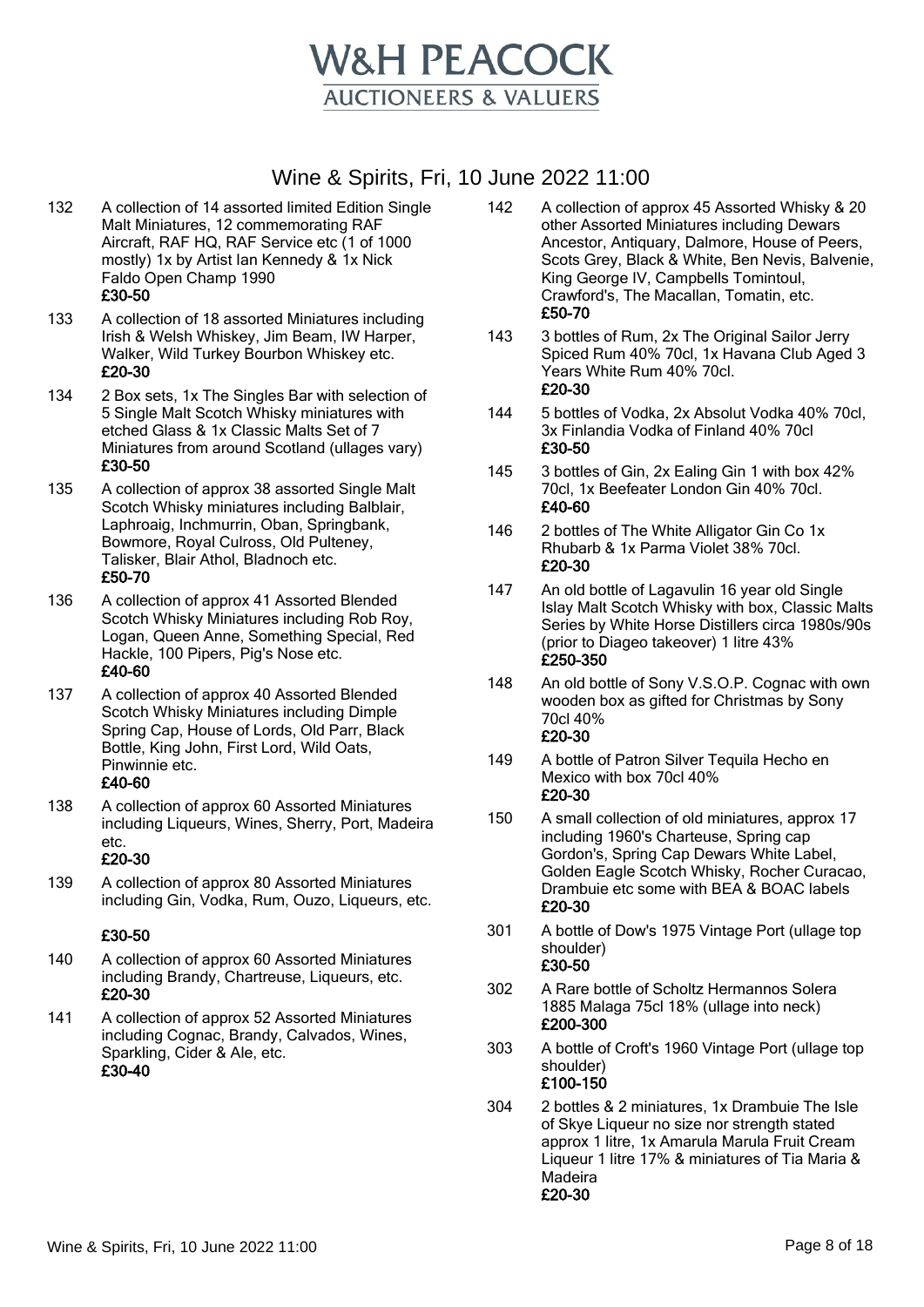

305 4 bottles of Fonseca's 1983 Vintage Port (ullages into neck)

#### £150-200

- 306 A bottle of Warre's Quinta Da Cavadinha 1987 Vintage Port (ullage into neck) £30-40
- 307 A bottle of W.&J. Graham's Malvedos 1979 Vintage Port (ullage into neck) £70-100
- 308 A bottle of Kopke Quinta St Luiz 1985 Vintage Port (ullage into neck) £30-40
- 309 4 various bottles, 2x Nieport 2002 Late Bottled Vintage LBV Port 75cl, 1x Dow's 1998 Late Bottled Vintage Port 75cl & 1x Taylor's 1999 Late Bottled Vintage Port 37.5cl £50-80
- 310 4 small bottles of Royal Blue Tokaji 5 Puttonyos Aszu 2009 Sweet dessert wine of Hungary 25cl 11%

#### £40-60

- 311 6 bottles, 5x Disznoko Tokaji Aszu 5 Puttonyos 2007 50cl & 1x La Concha Palomino Pedro Ximenez Jerez Medium Sherry 75cl 17% £100-150
- 312 +VAT 2 bottles and 3 gift sets miniatures, 1x Gran Cruz 10 years Old Tawny Port with own wooden box 75cl, 1x Cockburn No1 Special Reserve Port 1 litre & 3x Cockburn Classic Port Selection triple sets 5cl (Note VAT added to bid price) £20-30
- 313 +VAT 4 bottles, 3x M&S Clementine Light up Snow globe Gin liqueur with edible gold leaf 2021 70cl 20% & 1x M&S Spiced Sugar Plum Light up Snow Globe Gin Liqueur with edible silver leaf 2021 70cl 20% (Note VAT added to bid price) £20-30
- 314 +VAT 4 various bottles, 1x M&S Chocolatey Salted Caramel Brownie flavour Cream Liqueur 70cl 15%, 2x Hotel Chocolat Velvetised Chocolate Cream Espresso Martini 50cl 12% & 1x Hotel Chocolat Velvetised Chocolate Cream 20cl 12% (Note VAT added to bid price) £20-30
- 315 +VAT 3 boxed sets of Gin Liqueur Xmas Baubles, 2x 9 assorted flavours 5cl 20% & 1x Light up 6 Liqueur Baubles Winter Berry Flavour with edible gold leaf 5cl 20% (Note VAT added to bid price) £20-30
- 316 +VAT 6 various bottles, 1x Campari Bitter 70cl 25%, 1x Jagermeister 70cl 35%, 1x TW Kempton Limited Edition Chocolate Orange Gin Liqueur 50cl 20%, 1x Julischka Likor Croatia 50cl 25%, 1x Kronenhof Obst-Wasser Apple & Pear 70cl 38% & 1x Buckfast Tonic Wine 75cl 15% (Note VAT added to bid price) £20-30
- 317 +VAT 7 various bottles, 1x Dampney's Hedgehunter Vodka Based Liqueur 2021 50cl 19.7%, 1x Dranbuie Isle of Skye Liqueur 50cl 40%, 1x Retro Shots Toffee Rum Liqueur in Skull bottle 50cl 29%, 2x Witch Kings Coffee Rum Liqueur 50cl 20%, 1x Tors Liqueur Raspberry Vodka from Devon 20cl 20% & 1x Lambouri Winery Commandaria Legacy Amber 2011 Sweet wine from Cyprus with box 25cl 14.5% (Note VAT added to bid price) £30-40
- 318 +VAT 9 various bottles, 1x Hocus Spirit Base with box of Concentrate Ampoules flavours, 50cl 40%, 1x Zing Salted Caramel Espresso Martini 50cl 20%, 1x 310 Premium Mocktail Pina Colada 70cl, 1x Heavy Metal Table Caffeine Coffee Liqueur 50cl 20%, 1x Chaos Rising Limited Edition Mead 70cl 18%, 1x Dishoom Permit Room Old Fashioned 20cl 28.8%, 1x Jinro Green Grape 36cl 13%, 1x Nakata 30cl 12% & 1x Clean Co G Rhubarb Dry Botanic 70cl (Note VAT added to bid price) £30-40
- 319 +VAT A bag containing approx.100 Jagermeister miniatures plus Merchandise (Note VAT added to bid price) £30-50
- 320 6 bottles of Aperol Aperitivo Italia 70cl 11% £30-50
- 321 6 bottles, 3x Pimm's No1 Cup 70cl 25% & 3x Campari Bitter 70cl 25% £30-50
- 322 8 various bottles, 3x Kahlua Coffee Liquer 70cl 16%, 2x Giuseppe B Carpano Antica Formula Red Vermouth 1 litre 16.5%, 2x Noilly Prat French Dry Vermouth 75cl 18% & 1x James White Organic Tomato Juice BB 31.07.23 £50-70
- 323 2 bottles & miniature, 1x Graham's 1978 Late Bottled Vintage Port (ullage into neck), 1x Harveys Bristol Cream Sherry old style 75cl 17.5% & a M&S port miniature £10-20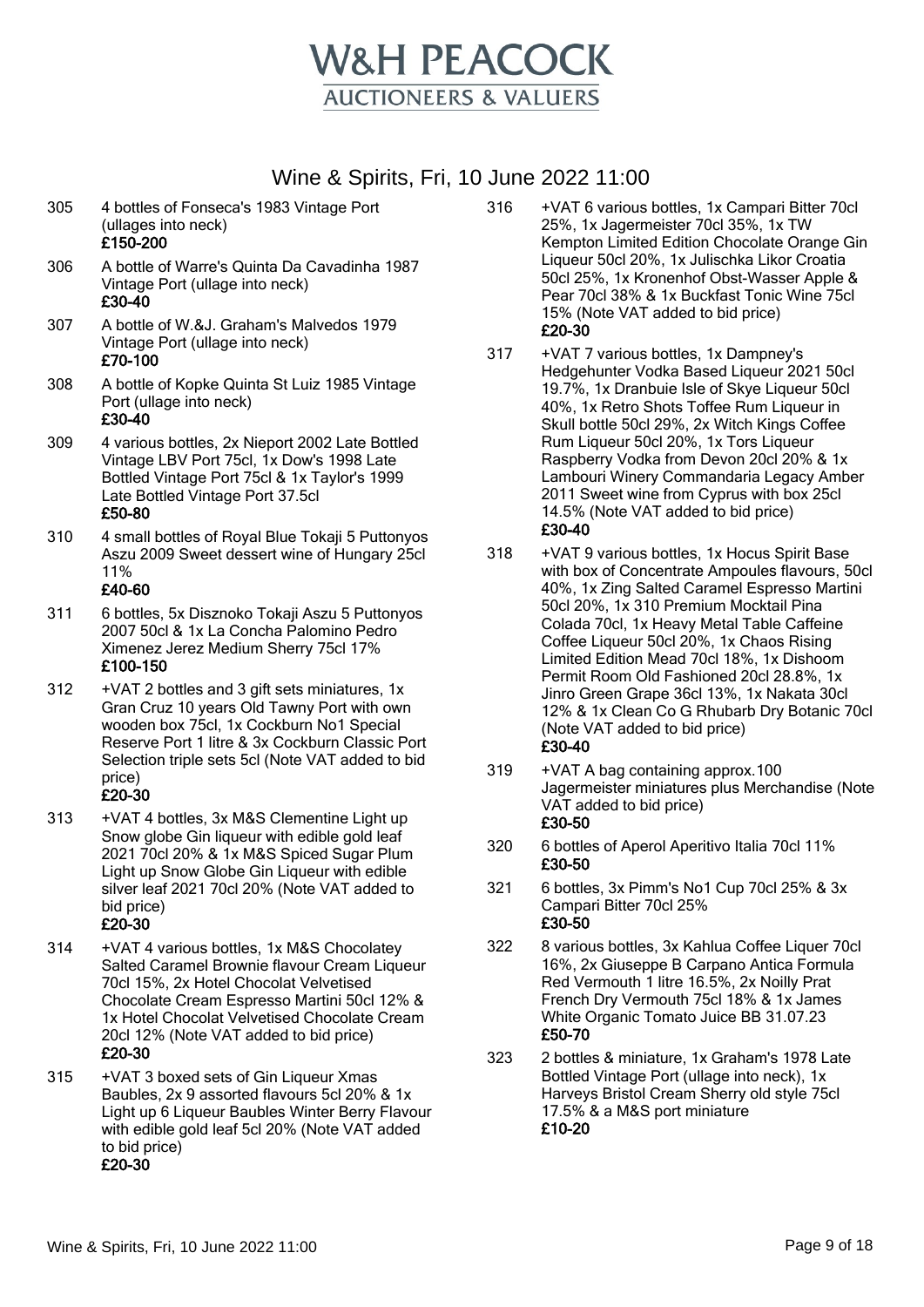

- 324 +VAT 5 various bottles, 1x Beckford's Rum & Caramel Spirit Drink 25% 70cl, 1x Zoco Pacharan Navarro Liqueur 25% 1L, 1x The Bitter Truth Pimento Dram All Spice Liqueur 22% 50cl, 1x Snowglobe Orange & Gingerbread Gin Liqueur 20% 70cl, 1x Aperol Spritz Kit including 1x Aperol 35cl & 1x Cinzano Prosecco 37.5cl (Note VAT added to bid price) £30-40
- 325 +VAT 5 various bottles, 1x Le Dici Otto Lune Grappa Stravecchia 41% 150cl, 1x Grappa Di Moscato Riserva 42% 70cl, 1x Aruiella Grappa Liqueur 40% 70cl, 1x Bicerin Di Giandujotto Chocolate Cream Liqueur 15% 70cl, 1x Amaro San Simone Herbal Liqueur 26% 70cl (Note VAT added to bid price) £50-70
- 326 +VAT 13 various bottles, 1x Chambord Black Raspberry Liqueur 16.5% 20cl, 2x Frucht Gluhwein 1 Chili & 1x Hanf 8% 50cl, 1x Peychauds Aromatic Cocktail Bitter 35% 14.8cl, 1x Regans Orange Bitter 45% 14.8cl, 1x Angostrura Aromatic Bitters 44.7% 11.8cl, 7x Artisanal Electric Cocktail Bitters 60% 10cl (Note VAT added to bid price) £10-20
- 327 3 bottles of Ferreira Porto Tawny 19.5% 75cl. £20-30
- 328 3 bottles, 1x Disaronno Originale 28% 70cl, 1x Baileys The Original Irish Cream 17% 70cl, 1x Villa Massa Limoncello 30% 50cl £20-30
- 329 3 bottles of Cointreau Liqueur 40% 70cl. £20-30
- 330 A bottle of Kopke Colheita 1957 Port matured in wood bottled 1998 Vila Nova de Gaia £100-150
- 331 2 bottles, 1x Taylor Fladgate 10 year old Tawny Port bottled in 2000 with own wooden box & 1x Offley Tawny Port with box £20-30
- 332 A bottle of Taylor Fladgate & Yeatman 1975 Vintage Port (ullage top shoulder) £40-60
- 333 4 various bottles, 1x Cantini Pellegrino Marsala Superiore 75cl, 1x Henriques & Henriques Full Rich Madeira 75cl, 1x Chateau Les Sablines Monbazillac 2002 Dessert wine 50cl & 1x Grand Marnier Cordon Jaune Liqvor 1 litre 40% £30-40
- 334 6 various bottles, 1x Tres Cortados Valdespino Jerez Medium Dry Sherry 1 litre, 1x Pedro Ximenez Jerez Sherry 37.5cl, 1x Harveys ISIS Pale Cream Sherry 75cl, 2x Emva Cream Cyprus Sherry 70cl & 1x Harveys Solera The Bristol Cream Sherry 1 litre £20-30
- 351 A bottle of Moet & Chandon Millesime Blanc Vintage 1996 Champagne £60-80
- 352 +VAT A bottle of Champagne Carbon, bottle wrapped in Carbon Fibre Luxury Box included (Note VAT added to bid price) £80-120
- 353 A bottle of Moet et Chandon Cuvee Dom Perignon 1985 Vintage Brut Champagne with box £150-200
- 354 A bottle of Gosset Grand Millesime 1989 Brut **Champagne** £100-150
- 355 +VAT A personalised bottle of Baron-Fuente Grande Reserve Brut Champagne with box (Note VAT added to bid price) £40-60
- 356 +VAT 4 bottles of Constantine Solaris Champagne (Note VAT added to bid price) £30-40
- 357 +VAT 2 various bottles, 1x Veuve Clicquot Brut Champagne with box 75cl & 1x Fortnum & Mason Blanc de Blancs Grand Cru Champagne 20cl (Note VAT added to bid price) £10-20
- 360 +VAT A bottle of Bollinger La Grand Annee 2012 (Note VAT added to bid price) £50-70
- 361 +VAT 2 bottles of Pommery Brut Royal Champagne includes boxes (taped together) (Note VAT added to bid price) £30-50
- 362 +VAT 2 bottles of Taittinger Presitige Rose with boxes (Note VAT added to bid price) £40-60
- 363 +VAT 3 bottles of Taittinger Champagne with boxes, 2x Les Folies De La Marquetterie & 1x Nocturne (Note VAT added to bid price) £50-70
- 364 +VAT A Magnum and bottle of Pommery Champagne Brut Royal with boxes 150cl & 75cl (Note VAT added to bid price) £40-60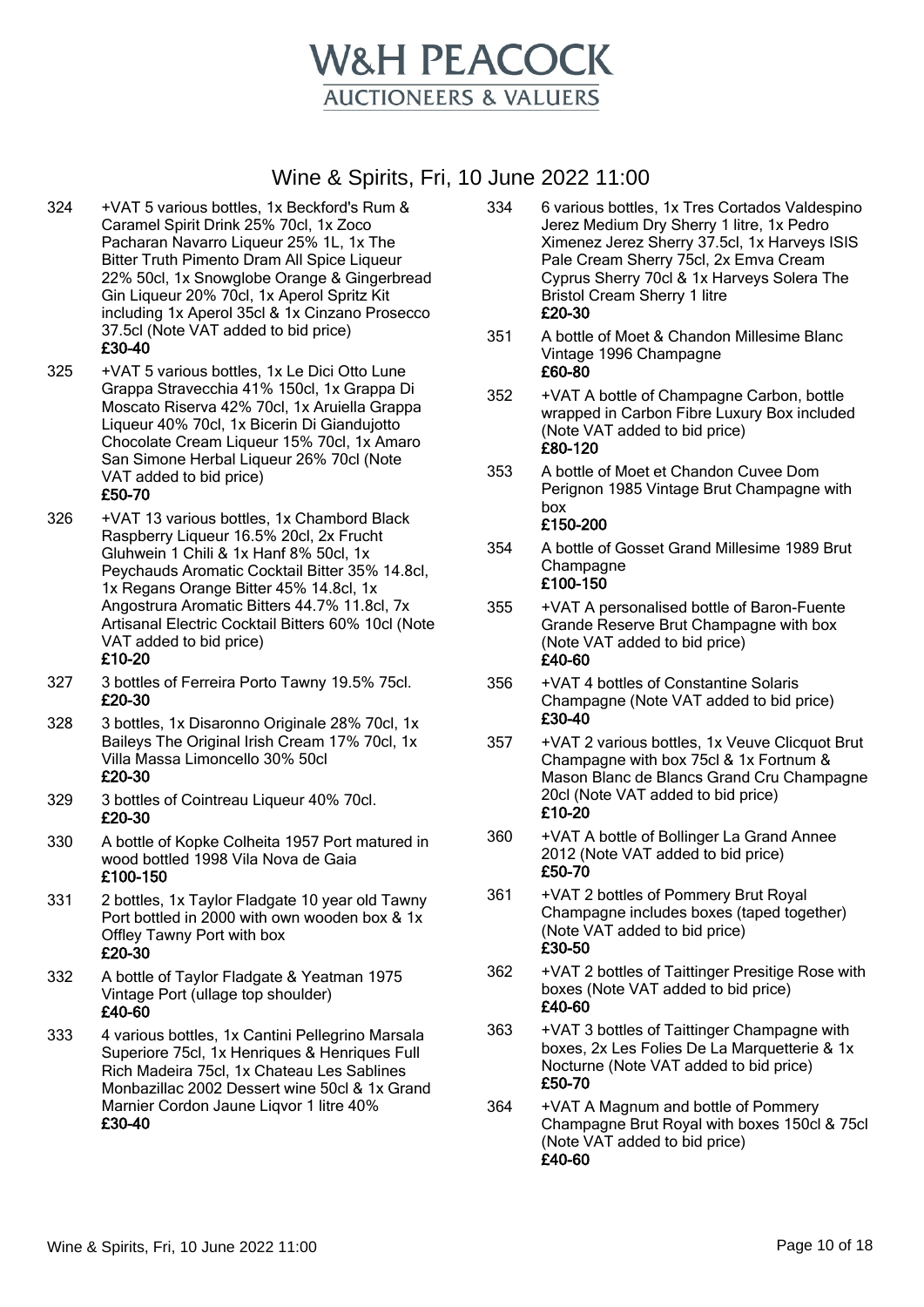

- 365 +VAT 4 bottles of Moet & Chandon including 3x Imperial Champagne & 1x Imperial 150th Anniversary Champagne with boxes (Note VAT added to bid price) £60-80
	-
- 366 +VAT 4 bottles of Moat & Chandon Champagne 2x 75cl 1 personalised bottle and 1 with box, 2x Mini Moet 20cl 1 personalised (Note VAT added to bid price)

#### £40-60

367 +VAT 2 bottles of Laurent-Perrier La Cuvee Champagne 1 with box (Note VAT added to bid price

- 368 +VAT A bottle of Lanson Champagne Le Rose 75cl and 3 Mini Lanson Le Black Label Brut 20cl (Note VAT added to bid price) £30-50
- 369 +VAT A bottle of Veuve Clicquot Champagne with box (Note VAT added to bid price) £20-30
- 370 +VAT 2 bottles of Louis Roederer Champagne 1x Brut Premier with box & 1x Collection 242 (Note VAT added to bid price) £40-60
- 371 +VAT 5 bottles plus 1 mini of Champagne including, 1x Charles LAFITTE Premier Cru, 1x Piper-Heidsieck Cuvee Brut, 1x Monopole Heidsieck & Co Blue Top, 2x Brigitte Delmotte Brut (Note VAT added to bid price) £60-80
- 372 +VAT 6 bottles of Champagne including, 3x Jean Diot Magie Blanche, 1x Autreau De Champillon (personalised bottle), 1x Palmers & Co Brut Reserve, 1x Taste the Difference Champagne (Note VAT added to bid price) £60-80
- 373 +VAT 2 bottles of Boisdale Vintage Cuvee Speciale Champagne 2006 (Note VAT added to bid price) £40-60
- 374 +VAT 4 bottles of Knightor Classic Cuvee Brut (Note VAT added to bid price) £40-60
- 375 +VAT 6 bottles of English Sparkling Wine, 2x Nyetimber Classic Cuvee (1 with box), 1x Oxney Organic Classic 2017, 2x Chapel Down Brut NV 1x Camel Valley Rose Brut with boxes £80-120
- 376 +VAT 30 cans of The Uncommon Bubbly Chardonnay White Wine 11.5% 25cl (Note VAT added to bid price) £50-70
- 377 +VAT 30 cans of The Uncommon Bubbly Chardonnay White Wine 11.5% 25cl (Note VAT added to bid price) £50-70
- 378 +VAT 30 cans of The Uncommon Bubbly Chardonnay White Wine 11.5% 25cl (Note VAT added to bid price) £50-70
- 379 +VAT 37 Mini bottles of Prosecco including White and Rose plus a Prosecco Gist Set (Note VAT added to bid price) £40-60
- 380 +VAT 8 bottles and 3 half bottles of Prosecco and Sparkling Wine, 2x Freixenet Prosecco, 1x Freixenet Rose Prosecco, 2x M&S Prosecco, 1x M&S Rose Limited Edition Prosecco, 1x John Lewis Prosecco, 1x Roche Lacour 2019 Sparking Wine, 1x Zonin Prosecco (half bottle), 1x Conegliano Prosecco (half bottle), 1x Biscuiteers Prosecco (half bottle) (Note VAT added to bid price) £30-50
- 381 +VAT 10 bottles of Prosecco and Cava, 2x Accademia Prosecco, 2x R&R Prosecco, 1x Seachange Prosecco, 1x Mionetto Prosecco, 1x Extra Dry Prosecco, 1x Allini Prosecco, 1x Definition Prosecco, 1x Arestel Cava (Note VAT added to bid price) £30-50
- 382 +VAT 3 Prosecco Gift Sets and 1 Prosecco bottle, 1x Pale Fox Prosecco with box, 2x M&S Prosecco & Chocolates Gift Sets, 1x Mionetto Prosecco & Chocolates Gift Set (Note VAT added to bid price) £30-50
- 383 +VAT 7 bottles, 3x Casa di Amello Brut Prosecco DOC, 1x Vitelli Prosecco, 1x Julius Zotz Nobling Brut German Sparkling, 1x John Lewis Prosecco, 1x La Farra Prosecco (Note VAT added to bid price) £20-30
- 384 +VAT 11 bottles of Le Dolci Colline Brut Prosecco (Note VAT added to bid price) £30-40
- 385 +VAT 2 bottles of Champagne, 1x Laurent-Perrier Maison Fondee 1812 Blanc De Blancs, 1x Laurent-Perrier La Cuvee Brut with box (Note VAT added to bid price) £30-50
- 386 +VAT 5 bottles of Champagne, 4x Perrier- Jouet Grand Brut. 1x Jacober Brut Blanc De Blancs Celebrating The Royal British Legion's Centenary (Note VAT added to bid price) £70-100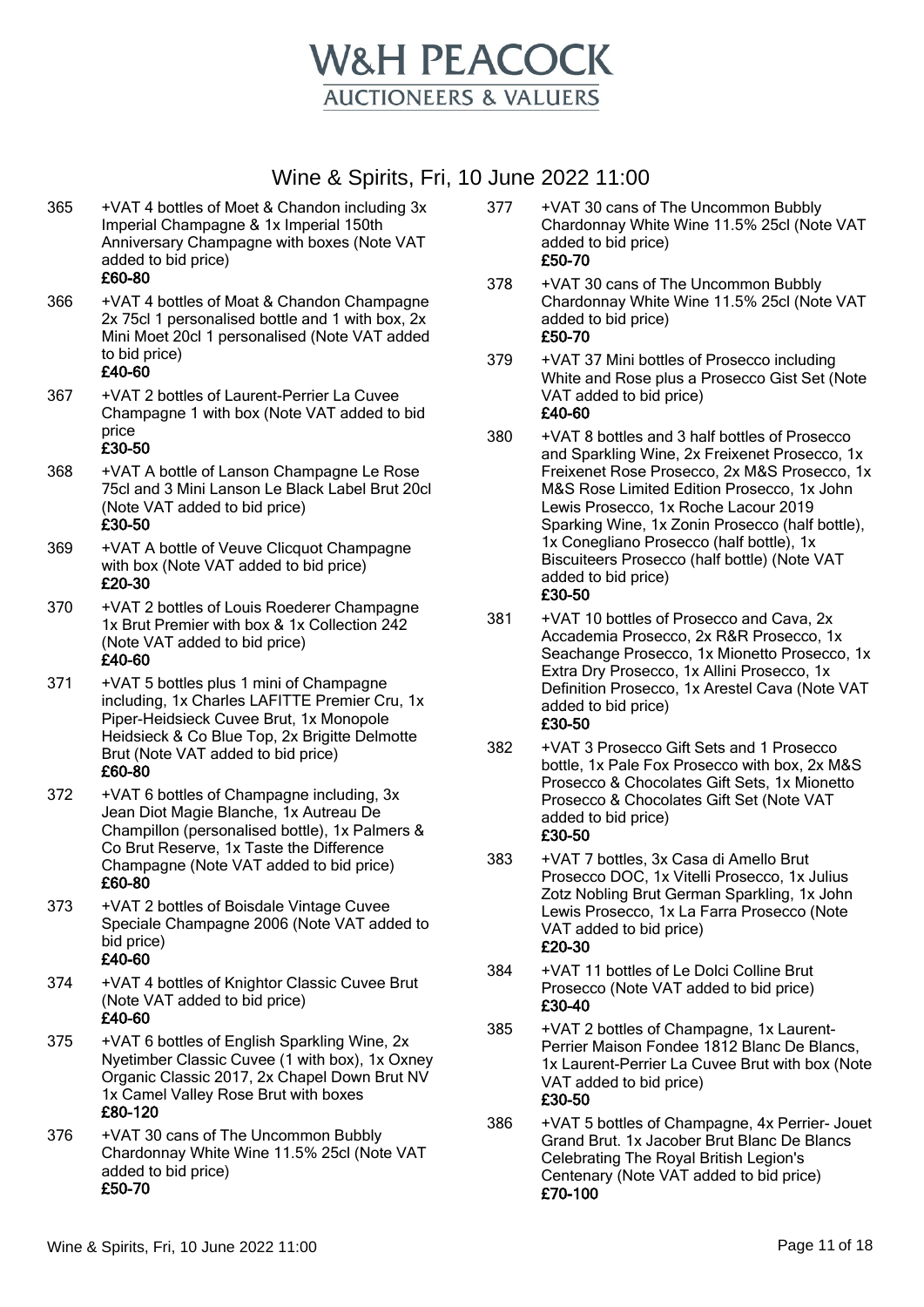

- 387 +VAT 6 bottles of SL'M (Slimline) Sparkling Rose Wine Italy (Note VAT added to bid price) £20-30
- 388 3 bottles, 1x A Carpentier Brut Champagne, 1x La Gioiosa Et Amorosa Ca'Divo Extra Dry Spumante Italia & 1x Ballarin Brut Cremant De Bordeaux £20-30
- 389 8 various bottles, 1x Andre Simon Brut Champagne, 1x Bouche Pere & Fils Cuvee Reserve Brut Champagne, 1x Odessa (?) sparkling wine, 1x Italcoral Lemoncella Liqueur 75cl 30%, 1x Croft Original Pale Cream Sherry 75cl 17.5%, 1x Waitui Bay Sauvignon Blanc 2017 NZ, 1x Cotes de Bordeaux Sweet wine 50cl & 1x Schafer Hochheimer Hofmeister Riesling Eiswein 1998 37.5cl £40-60
- 390 +VAT 8 1/2 bottles of Prosecco and Sparkling
- Wine, 1x Hattingley Classic Reserve English Sparkling Wine with box, 1x La Gioiosa Prosecco, 1x Corte Dei Rovi Prosecco, 1x Tesco Finest Rose Prosecco, 2x Riesling Winzersekt 2018 (personalised bottles), 1x Champalou Brut Vouvay, 1x Valiosa Blanco Spurmoso Brut, 1x Plaza Centro Prosecco 37.5cl (Note VAT added to bid price) £30-50
- 391 +VAT Henriot Champagne Blanc De Blancs with 6 Coupe Stack Champagne Goblets (1 with small chip on base) (Note VAT added to bid price)

- 392 12 bottles of Ca di Alte Prosecco DOC Italy. £50-70
- 393 13 bottles of Ca di Alte Prosecco DOC Italy. £50-70
- 394 12 bottles of Ca di Alte Prosecco DOC Italy. £50-70
- 395 5 bottles of Jansz Premium Cuvee Sparkling Wine Australia £30-50
- 396 3 bottles of Charles Heidsieck Champagne Brut Reserve. £50-70
- 397 3 bottles of Charles Heidsieck Champagne Brut Reserve. £50-70
- 398 3 bottles of Charles Heidsieck Champagne Brut Reserve. £50-70
- 399 3 bottles of Charles Heidsieck Champagne Rose Reserve £50-70
- 400 3 bottles of Charles Heidsieck Champagne Rose Reserve £50-70
- 401 3 bottles of Charles Heidsieck Champagne Rose Reserve £50-70
- 402 3 bottles of Charles Heidsieck Champagne Rose Reserve £50-70
- 403 3 bottles of Charles Heidsieck Champagne Rose Reserve £50-70
- 404 3 bottles of Jansz Vintage Cuvee Sparkling Wine 2015 £30-50
- 405 +VAT 14 various bottles of SL'M Zero Dosage Sparkling Wine, 6x Chardonnay & Pinot Sparkling White, 4x Pinot & Chardonnay Sparkling Rose, 3x 450 Cuvee Chardonnay & Pinot Sparkling White & 1x 450 Cuvee Chardonnay & Pinot Noir Sparkling Rose (Note VAT added to bid price) £30-40
- 451 +VAT A box of 25 Montecristo No.4 Habana Cuban cigars (5") boxed packed 2021 (Note VAT added to bid price) £100-150
- 452 +VAT A box of 10 Punch 48 La Casa Del Habano Cuban cigars (5.5") boxed packed 2021 (Note VAT added to bid price) £80-120
- 453 +VAT A box of 10 tubed Romeo y Julieta No.3 Habana Cuban cigars (4 9/16") boxed packed 2020 & 1x Romeo y Julieta No.2 tubed Habana Cuban cigar (5")(Note VAT added to bid price) £50-70
- 454 +VAT A box of 25 Cohiba Siglo II Habana Cuban cigars (5") boxed packed 2021 (Note VAT added to bid price) £200-250
- 455 +VAT A box of 25 Cohiba Medio Siglo Habana Cuban cigars (4") boxed packed 2021 (Note VAT added to bid price) £200-300
- 456 +VAT A box of 25 Cohiba Medio Siglo Habana Cuban cigars (4") boxed packed 2021 (Note VAT added to bid price) £200-300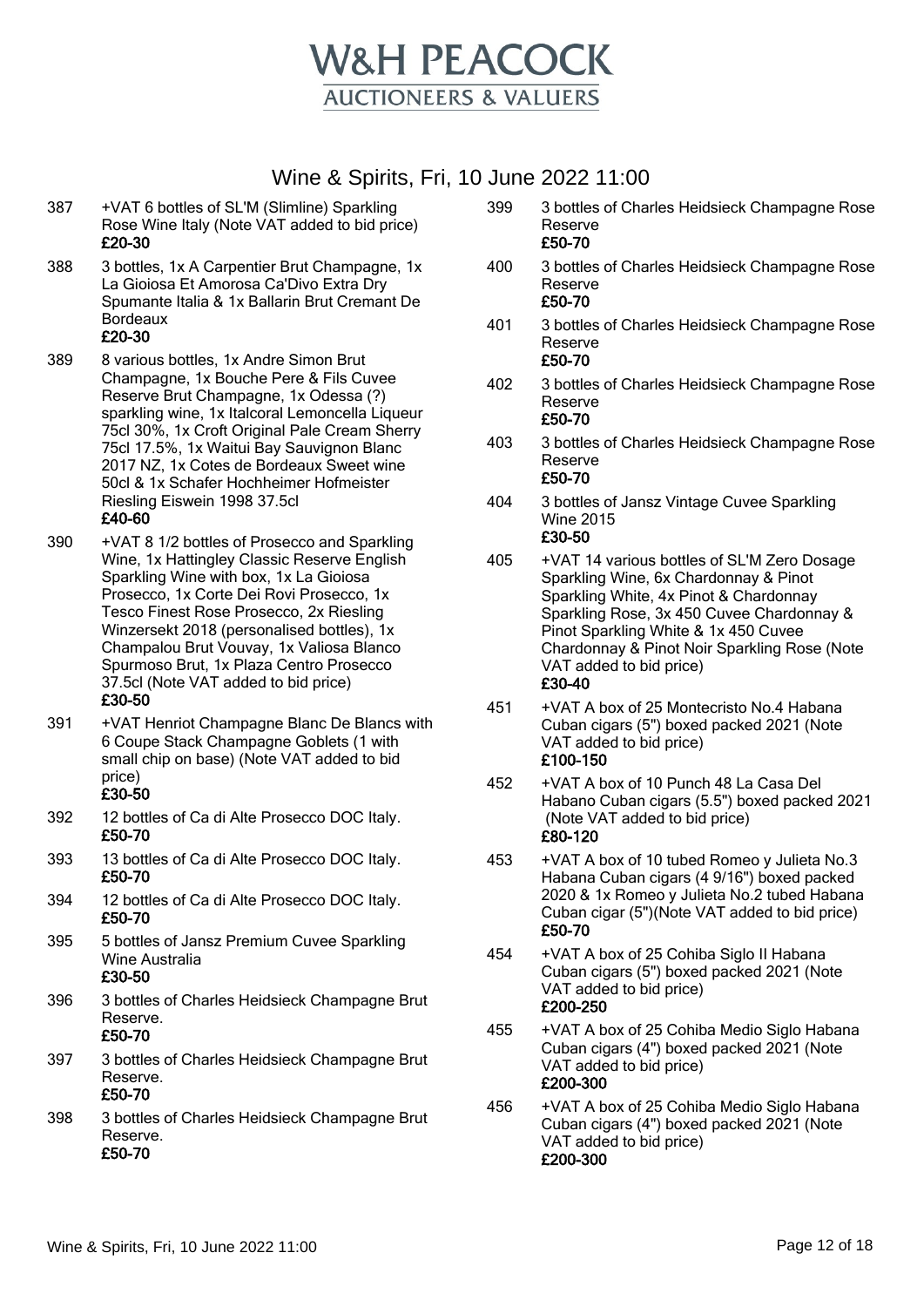

- 457 +VAT 25 Cohiba Medio Siglo Habana Cuban cigars (4") box damaged & incomplete (Note VAT added to bid price) £200-300
- 458 +VAT 5 Capa Flor Presidente 7 1/2"x 50 Nicaragua Mexico Cigars (Note VAT added to bid price) £20-30
- 501 +VAT 3 bottles of Chateau Haut-Bailly Pessac-Leognan Grand Cru Classe 2015 Bordeaux £80-120
- 502 +VAT 2 bottles of French Red Wine, 1x Blason D'Issan Margaux 2015, 1x Chateau Rauzan Segla "Segla" Margaux 2013 (Note VAT added to bid price)

#### £30-40

503 +VAT 4 bottles of Barolo, 1x Marchesi Di Barolo 2017 Italy, 1x Bricco Gaiano Barolo 2014 Italy, 1x M&S Barolo 2017 Italy, 1x Madonna Del Dono Dolcetto d' Alba 2020 Italy (Note VAT added to bid price)

#### £30-50

- 504 +VAT 4 bottles of Italian Red Wine, 1x Marchesi Antinori Pian Delle Vigne Brunello di Montalcino 2015 DOCG, 1x Montresor Amarone Delle Valpolicella 2016 DOCG, 1x Duca Carlo Guarini Vigne Vecchie Primitivo 2019, 1x San Felice Il Grigio Chianti Classico Riserva 2018 DOCG (Note VAT added to bid price) £30-50
- 505 A bottle of Cantine Villadoria Riserva Speciale 1969 Barolo DOC with box

#### £20-30

- 506 +VAT 10 bottles of French Red Wine, 1x Paul Jaboulet Aine Cornas Les Grandes Terrasses 2014, 1x Maison Louis Latour Marsannay 2018, 1x La Pigna Chateauneuf du Pape 2020, 1x Blason du Rhone Chateauneuf du Pape, 1x Taste the Difference Chateauneuf du Pape, 1x Domaine de la Charbonniere Vacqueyras 2018, 1x Les 3 Madones Fleurie 2020, 1x Domaine Chantepierre Lirac 2019, 1x Maison Louis Latour Domaine de Valmoissine Pinot Noir 2018, 1x Mazets de Saint Victor Cotes du Rhone 2019 £70-100
- 507 A bottle of Chateau Lafite Rothschild 1960 Pauillac (ullage mid/ lower mid shoulder) £100-150
- 508 A part case of 10 bottles of Chateau Batailley Grand Cru Classe 1971 Pauillac with own wooden case (ullages top shoulder/ upper mid shoulder) £700-1,000
- 509 A bottle of Chateau Croizer Bages 1971 Grand Cru Classe Pauillac (ullage top shoulder / into neck) £50-80
- 510 A part case of 10 bottles of Cantine Fontanafredda 1976 Barbaresco with box £250-350
- 511 A wooden box set of 3 bottles of Fabiano Classico Superiore Bardolino 1975/6/7 £20-30
- 512 6 various bottles, 2x Magnums of Vitis Nostra 2016 Montepulciano D'Abruzzo, 1x Marquesde Carano 2009 Gran Seleccion, 1x E Guigal Cotes du Rhone 2015, 1x Champalouettes 2012 Pouilly Fume & 1x Domaine Saint Ferreol Tavel 2015 Rose £30-40
- 513 A bottle of Chateau Mouton Rothschild 1960 Pauillac, (Note label with cellar tears)(ullage lower mid shoulder / mid shoulder) £80-120
- 514 7 bottles, 4 bottles of Chateauneuf du Pape, 3x Delas 1983 & 1x Michel Bernard Domaine des Rozets 1976, 1x Chateau du Peyrat Premiere Cotes de Bordeaux 1994, 1x Vega Oliveras 2006 Tempranillo & 1x M&S 2012 Cotes du Rhone £70-100
- 515 A tin with 2 bottles of Ernst & Julio Gallo, 1x Dry Reserve California Red & 1x Sauvignon Blanc 1991 California White £10-20
- 516 +VAT 6 bottles of Bodegas Protos Gran Reserva 2014 Ribera del Duero Spain (Note VAT added to bid price). £70-100
- 517 +VAT 3 bottle of French Red Wine, 2x Chateau De Ferrand Grand Cru Classe Saint - Emillon 2014, 1x Reserve des Diacres Chateauneuf Du Pape 2020 £30-50
- 518 +VAT 5 bottles of Italian Red Wine, 1x Podere Della Filandra Chianti 2019 DOCG, 1x Mocavero Negroamaro Salento 2019 IGP, 1x Il Folle Nero D' Avola 2016 IGP, 2x Palazzo del Mare Rosso 2019 IGP (Note VAT added to bid price) £20-30
- 519 +VAT 5 bottles of Chateau La Gorce Cru Bourgeois Medoc 2016 (Note VAT added to bid price) £30-40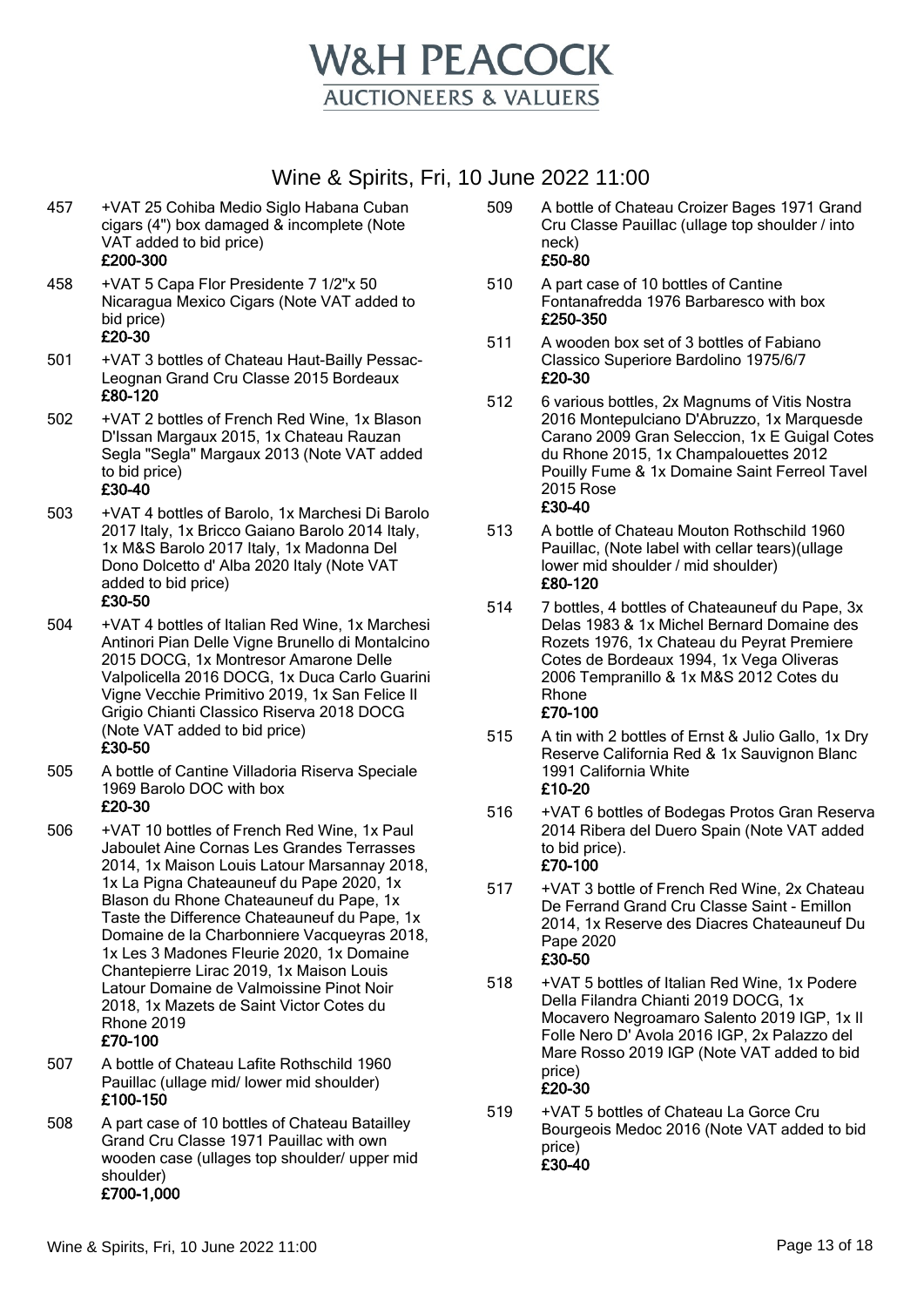

520 +VAT 6 bottles of Nativ Aglianico Campania Rue Dell' Inchiostro 2019 IGP Italy (Note VAT added to bid price)

## £20-30

- 521 +VAT 12 bottles of Berberana Seleccion Oro Criado En Barrica 2017 Spain (Note VAT added to bid price) £30-40
- 522 +VAT 6 bottles of French Red Wine, 2x Chateau De Francs Cotes De Bordeaux 2018, 1x Chateau Moulin Du Prieur Bordeaux 2020, 1x Chateau Cabos Bordeaux 2019, 1x Chateau Le Coin Bordeaux 2019, 1x M&S Cotes Du Rhone Villages 2020 (Not VAT added to bid price) £20-30
- 523 +VAT 12 bottles of New Zealand Sauvignon Blanc, 2x Sunday Bay 2020, 2x Kora 2020, 2x Company Bay 2020, 3x Split Rock 2020, 1x The Ned 2020, 1x Mahau Sound 2020, 1x Nelson Bay 2020 (Note VAT added to bid price) £30-50
- 524 +VAT 9 bottles of Wein & Sektgut Rademacher Cochemer Herrenberg Riesling 2018, 4x Lieblich, 2x Halbtrocken, 3x Trocken (Note VAT added to bid price)

## £20-30

525 +VAT 6 various bottles of Wine, 1x De Kleine Schorre Schouwen-Duiveland Blanc 2020 Dutch, 3x Weingut Schales Sauvignon Blanc 2020 Germany, 1x Weinkontor Edenkoben Gluhwein Weisswein Germany, 1x Weinkontor Edenkoben Gluhwein Rotwein (Note VAT added to bid price)

## £20-30

- 526 +VAT 10 bottles of McGuigan Black Label Red Wine 2020 Australia (Note VAT added to bid price) £20-30
- 527 +VAT 23 various small Wine bottles plus a Wine Tasting Set including 7x Rose, 7x White and 9x Red (Note VAT added to bid price) £30-50

528 +VAT 10 bottles of Red Wine, 1x Ben Marco Malbec 2019 Argentina, 1x This Is Not Another Lovely Malbec 2020 Argentina,1x Royal Road Malbec 2019 Argentina, 1x Venta Vieja Malbec 2020 Spain, 1x Alturo Malbec 2020 Argentina, 1x Casillero del Diablo Malbec 2021 Chile, 1x Beefsteak Club Malbec Argentina, 1x Billy Bosch Highwire Shiraz 2021 South Africa, 1x Vintales Cabernet Sauvignon 2019 South Africa, 1x Journey's End Sir Lowry Cabernet Sauvignon 2019 South Africa (Note VAT added to bid price)

## £40-60

529 +VAT 7 bottles of Spanish Red Wine, 1x Tres Picos Borsao Garnacha 2018, 1x Finca Nova Tempranillo 2019, 1x Campo Viejo Rioja Reserva 2016, 1x Carta Roja Monastrell Gran Reserva 2007, 1x Finca Carelio Tempranillo Barrica 2018, 2x the guv'nor (Note VAT added to bid price) £30-40

# 530 +VAT 2 bottles of Saint Hills Dingac Vinograd Sv

- Lucia 2010 Croatia (Note VAT added to bid price) £30-50
- 531 +VAT 4 bottles, 1x M&S Solliard Bordeaux 2019 France, 1x Chateau La Grave Duc Decazes 2016 France, 1x Harrods Claret France, 1x Fortnum & Mason Claret 2018 France (Note VAT added to bid price) £20-30
- 532 +VAT 11 and 2 half bottles, 1x La Colombe Merlot 2020 France, 1x Three Mills Merlot Britain, 1x Silver Mine Merlot 2018 Bulgaria, 1x Tierra Del Rey Merlot 2020 Chile, 2x Adobe Reserva Merlot 2020 Chile, 1x Cavadorra Cabernet Sauvignon Chile, 1x Vaucluse 2020 France, 3x Mulled Wine, 2x DeBortoli Willowglen Shiraz Cabernet 37.5cl (Note VAT added to bid price) £30-40
- 533 +VAT 9 bottles of White Wine, 1x Domaine Sylvain Bailly Sancerre 2019 France, 1x Domaine Seguin Pouilly Fume Cuvee Prestige 2020 France, 1x Zeferino Falanghina 2020 Italy, 1x Badet Clement & Co Revelation Viognier 2019 France, 1x Luis Felipe Edwards Signature Series Viognier Reseva 2021 Chile, 3x Cantine Paolini Grillo 2020 Italy, 1x Verdeca 'Talo' San Marzano 2020 Italy (Note VAT added to bid price) £30-50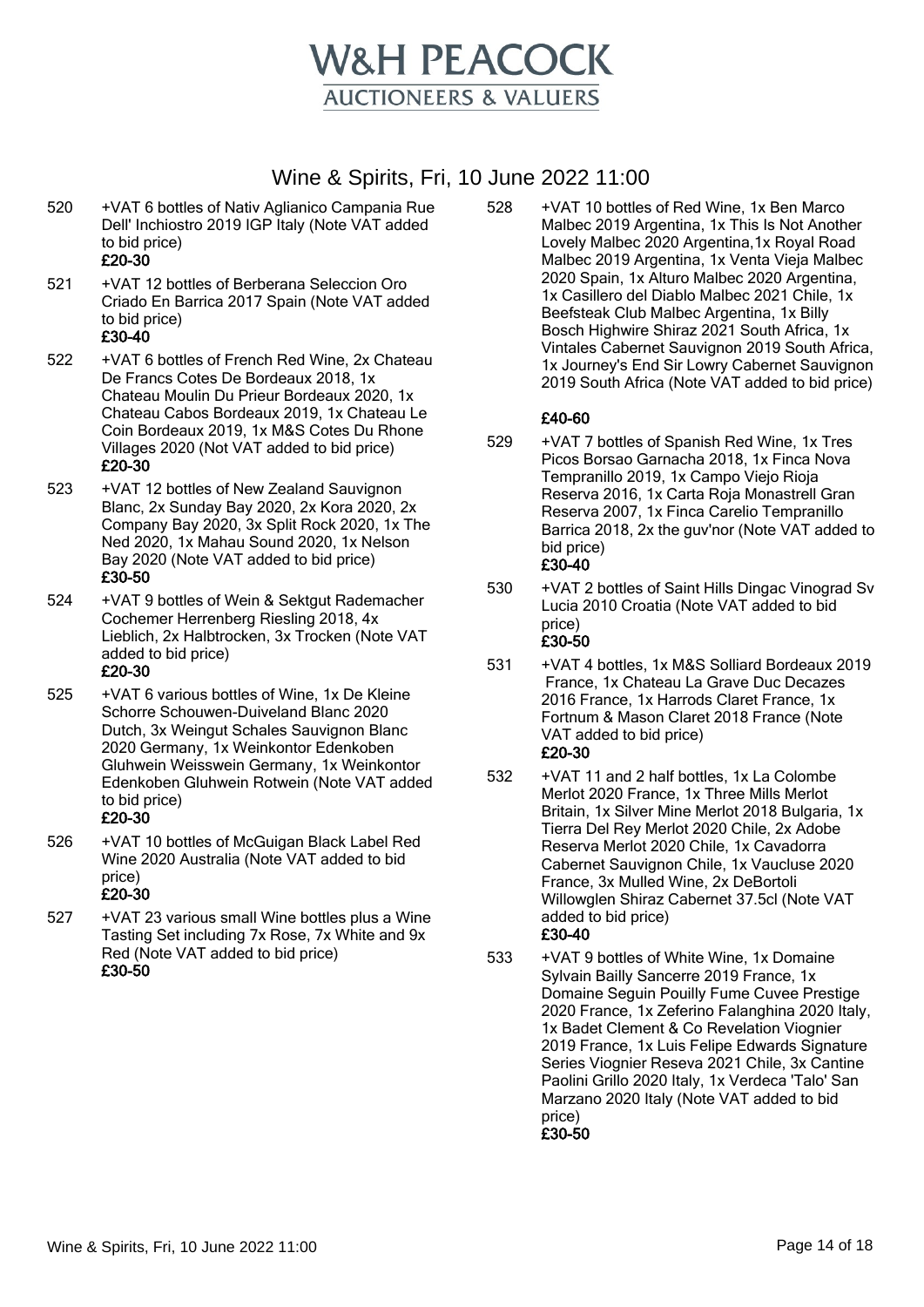

- 534 +VAT 7 bottles and 1 box, 1x I saw custard creams fall like lightening English Chardonnay, 1x Chivite Las Fincas Rosado 2020 Spain, 1x Cavdorra Sauvignon Blanc Chile, 1x Echo Falls Pinot Grigio 2018 USA, 1x La Colombe Sauvignon Blanc 2020 France, 1x Domaine de Luc Sauvignon 2020 France, 1x Brisa Tempranillo 2020 Spain, 1x Lindeman's Rose Box 2020 Australia (Note VAT added to bid price) £30-40
- 535 +VAT 9 bottles of JJ Hahn Homestead Cabernet Sauvignon Barossa Valley 2018 Australia (Note VAT added to bid price)

- 536 +VAT 9 bottles Cabalie, 1x Cuvee Vieilles Vignes Cabalie 2020 France, 8x Cabalie MMXX 2020 France (Note VAT added to bid price) £30-40
- 537 +VAT 6 bottles of Italian Red Wine, 2x Tenuta San Guido Guidalberto Toscana 2019 IGT, 2x Due Palme Selvarossa Riserva 2017 DOP, 2x Nativ Blu Onice Aglianico Irpinia 2018 DOC (Note VAT added to bid price) £50-70
- 538 +VAT 4 bottles of Italian DOCG Red Wine, 1x Amalia Barolo Le Coste Di Monforte 2016, 1x Marchese Antinori Chianti Classico Riserva 2018, 1x Magnum of Fontodi Chianti Classico 2018, 1x M&S Baracca & Fassoldi Chianti Riserva 2016 (Note VAT added to bid price) £60-80
- 539 +VAT 12 bottles of Italian Red Wine, 11x Mottura Primitivo Del Salento 2020 IGT, 1x Saracosa Toscana 2019 (Note VAT added to bid price) £30-40
- 540 +VAT 1 Magnum & 8 bottles of Shiraz, 1x Casella The Black Stump Durif Shiraz Magnum 2019 Australia, 6x The Black Stump Durif Shiraz 2021 Australia, 1x Boscwood Petit Verdot Shiraz 2019 Australia, 1x Compass Point Shiraz 2020 Australia (Note VAT added to bid price) £30-50
- 541 +VAT 10 bottles of Rose, 6x Van Lovern Daydream Chardonnay Pinot Noir 2021 South Africa, 2x M&S La Dame En Rose 2020 France, 1x Gallo Family White Grenache 2020 USA (Note VAT added to bid price) £20-30
- 542 +VAT 14 bottles, 1 magnum & 1 box of Red Wine, 1x Jumilla DOP Chopo Monastrell Syrah 2019 Spain, 1x Valle De Acancagua Syrah Limited Edition 2019 Chile, 1x Hacienda de LLUNA Merlot 2020 Spain, 1x Soli Merlot 2019 Bulgaria, 1x Marques D La Concordia Vina Alarde Rioja Gran Reserva 2009 Spain, 1x Montes Cabernet Sauvignon Carmenere 2016 Chile, 1x Santa Rita Medalla Real Reserva Cabernet Sauvignon 2020 Chile, 1x Cabriz DOC Dao Portugal Colheita Selecionada 2018, 4x Five's Reserve Cabernet Sauvignon 2019 SA, 2x Mulled Wine, 1x M&S No 21 Rioja Reserva Magnum 2015 Spain, 1x 19 Crimes 1.5l box 2020 Australia (Note VAT added to to bid price) £50-70
- 543 +VAT 7 various bottles of French Wine, 1x Domaine Des Marechaudes Macon - Villages 2016, 2x Laithwaites Sauvignon Blanc Bordeaux 2020, 2x Villemarin Picpoul De Pinet 2020, 2x Grande Reserve De Gassac Pays D' Herault 2020 (Note VAT added to bid price) £30-40
- 544 +VAT 4 bottles and 1 magnum of Caruso Minini Red Wine, 1x Magnum of Cutaja Nero D'Avola Sicilia Doc Riserva 2016 Italy, 1x Cutaja Nero D'Avola Sicilia Doc Riserva 2017 Italy, 1x Naturalmente Bio Perricone Terre Siciliane 2020 Italy, 1x Tasari Nero D' Avola Merlot 2020 Italy, 1x Cusora Cabernet Sauvignon 2018 Italy (Note VAT added to bid price) £30-50
- 545 +VAT 8 bottles of White Wine, 1x Langmeil Barossa Three Gardens Viognier 2017 Australia, 1x Butterfield Station Chardonnay 2019 USA, 1x Painted Wolf The Den Chenin Blanc 2020 South Africa, 1x Vinedos Marchigue Ayar Chardonnay 2020 Chile, 1x Cabriz Colheita Selecionada 2020 Portugal, 1x Histoire da Gouts Chardonnay 2020 France, 2x M&S Classic No 1 Bourgogne Chardonnay 2020 France (Note VAT added to bid price) £20-30
- 546 +VAT 8 bottles of White Wine, 3x Fairfields Estate Sauvignon Blanc Marlborough 2020 NZ, 2x La Roccaccia Verdicchio Di Matelica 2020 Italy, 1x La Chiamata Trebbiano D'Abruzzo 2020 Italy, 1x M&S Pavia Pinot Grigio 2020 Italy, 1x Campanula Pinot Grigio 2020 Hungary (Note VAT added to bid price) £20-30
- 547 12 bottles of Alpha Zeta Corvina Red Wine 2020 Italy. £30-50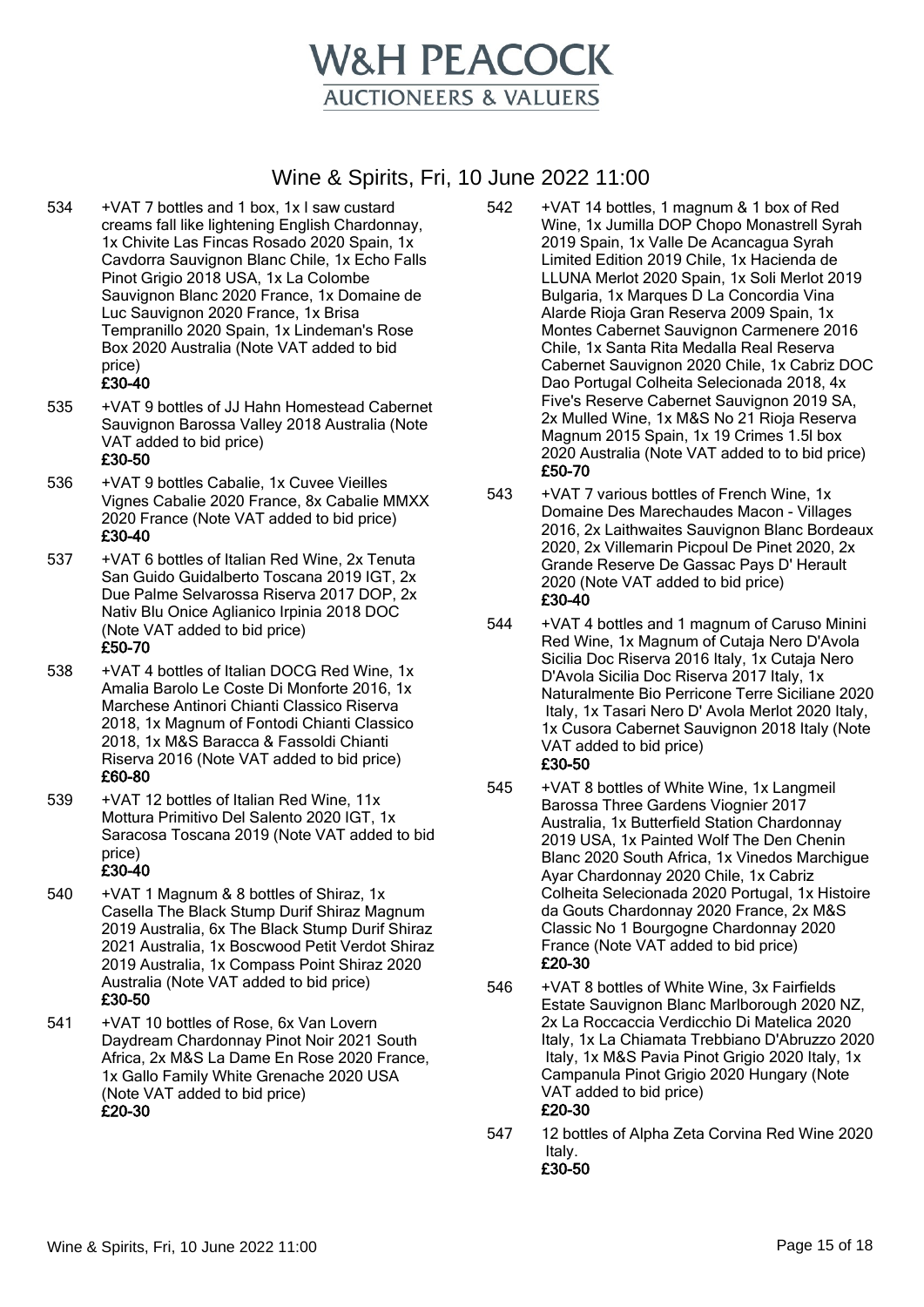

| 549<br>12 bottles of Alpha Zeta Corvina Red Wine 2020<br>Italy.<br>£30-50<br>550<br>13 bottles of Chateau Fontareche Vieilles<br>Vignes 2019 Corbieres France.<br>£40-60<br>551<br>13 bottles of Althos Las Hormigas Malbec<br>Clasico 2019 Argentina.<br>£40-60<br>12 bottles of Mediceo Chianti 2019 DOCG Italy.<br>552<br>£40-60<br>553<br>12 bottles of Domaine Joel Delaunay Touraine<br>Gamay 2020 Loire France.<br>£40-60 |
|----------------------------------------------------------------------------------------------------------------------------------------------------------------------------------------------------------------------------------------------------------------------------------------------------------------------------------------------------------------------------------------------------------------------------------|
|                                                                                                                                                                                                                                                                                                                                                                                                                                  |
|                                                                                                                                                                                                                                                                                                                                                                                                                                  |
|                                                                                                                                                                                                                                                                                                                                                                                                                                  |
|                                                                                                                                                                                                                                                                                                                                                                                                                                  |
|                                                                                                                                                                                                                                                                                                                                                                                                                                  |
| 554<br>13 bottles, 4x Althos Las Hormigas Malbec<br>Clasico 2019 Argentina, 4x Chateau Fontareche<br>Vieilles Vignes 2019 France, 5x Alpha Zeta<br>Corvina 2019 Italy.<br>£40-60                                                                                                                                                                                                                                                 |
| 555<br>8 bottles of Moulin Des Chenes Lirac 2016<br>France<br>£40-60                                                                                                                                                                                                                                                                                                                                                             |
| 556<br>8 bottles of Jean-Marc Burgaud Les Vignes De<br>Lantignie Beaujolais Villages 2019 France.<br>£40-60                                                                                                                                                                                                                                                                                                                      |
| 557<br>13 bottles of Alpha Zeta Garganega White Wine<br><b>2020 Italy</b><br>£30-50                                                                                                                                                                                                                                                                                                                                              |
| 558<br>12 bottles of Alta Zeta Garganega White Wine<br>2020 Italy.<br>£30-50                                                                                                                                                                                                                                                                                                                                                     |
| 559<br>12 bottles of Alta Zeta Garganega White Wine<br>2020 Italy.<br>£30-50                                                                                                                                                                                                                                                                                                                                                     |
| 560<br>12 bottles of Alta Zeta Garganega White Wine<br>2020 Italy.<br>£30-50                                                                                                                                                                                                                                                                                                                                                     |
| 561<br>13 bottles of Azevedo Loureiro Alvarinho Vinho<br>Verde 2020 Portugal.<br>£40-60                                                                                                                                                                                                                                                                                                                                          |
| 562<br>12 bottles of White Wine, 6x Gasper Pinot Grigio<br>Sivi Pinot 2020 Slovenia, 4x Azavedo Loureiro<br>Alvarinho Vinho Verde 2020 Portugal, 2x<br>Durbanville Hills Chardonnay 2018 South Africa.                                                                                                                                                                                                                           |

#### £40-60

| 563 | 10 bottles of Opawa Sauvignon Blanc<br>Marlborough 2019 New Zealand. |
|-----|----------------------------------------------------------------------|
|     | £40-60                                                               |

- 564 7 bottles of Rose Wine, 5x Ultimate Provence 2020 France, 2x Berne Esprit Mediterranee 2020 France £40-60
- 565 8 bottles of Ultimate Provence Rose Wine 2020 France. £50-70

566 8 bottles of Ultimate Provence Rose Wine 2020 France. £50-70

- 567 8 bottles of Ultimate Provence Rose Wine 2020 France. £50-70
- 568 12 bottles of Berne Esprit Mediterranee 2020 France. £40-60
- 569 6 bottles of Domaine Corsin Saint Veran Vieilles Vignes 2017 Burgundy France. £40-60
- 570 5 bottles of Domaine Corsin Saint Veran Vieilles Vignes 2017 Burgundy France. £40-60
- 571 +VAT 12 bottles of Rose, 3x M&S Gold Label Pays De l' Aude 2020, 2x Jack Rabbit Pinot Grigio Rose Italy, 1x Jack Rabbit White Zinfandel CA, 1x Freixenet Rosato Veneto 2020, 1x McPherson Family Vineyards Lucy's Promise Grenache Rose 2018 Australia, 1x Stellenrust Heritage Collection Pinotage Rose 2020 SA, 1x Burebista Rose 2019 Romania, 1xVigneti Delle Dolomiti Pinot Grigio Rose 2018 Italy, 1x M&S Vinho Verde Rose 2020 Portugal (Note VAT added to bid price) £30-50
- 572 +VAT 9 bottles of White Wine, 1x Les Belons Sauvignon Blanc 2020, 1x Pasquiers Sauvignon Blanc 2019, 1x Domaine de Luc Classique Sauvignon 2020, 1x Cuvee Jean-Paul Gascogne 2020, 1x Stormy Cape Chardonnay 2018 SA, 1x I Heart Sauvignon Blanc Marlborough 2020 NZ, 1x Royale Gravade Chardonnay 2019, 1x Oxford Landing Sauvignon Blanc 2020, 1x Tierra Del Rey Sauvignon Blanc 2020 (Note VAT added to bid price) £30-40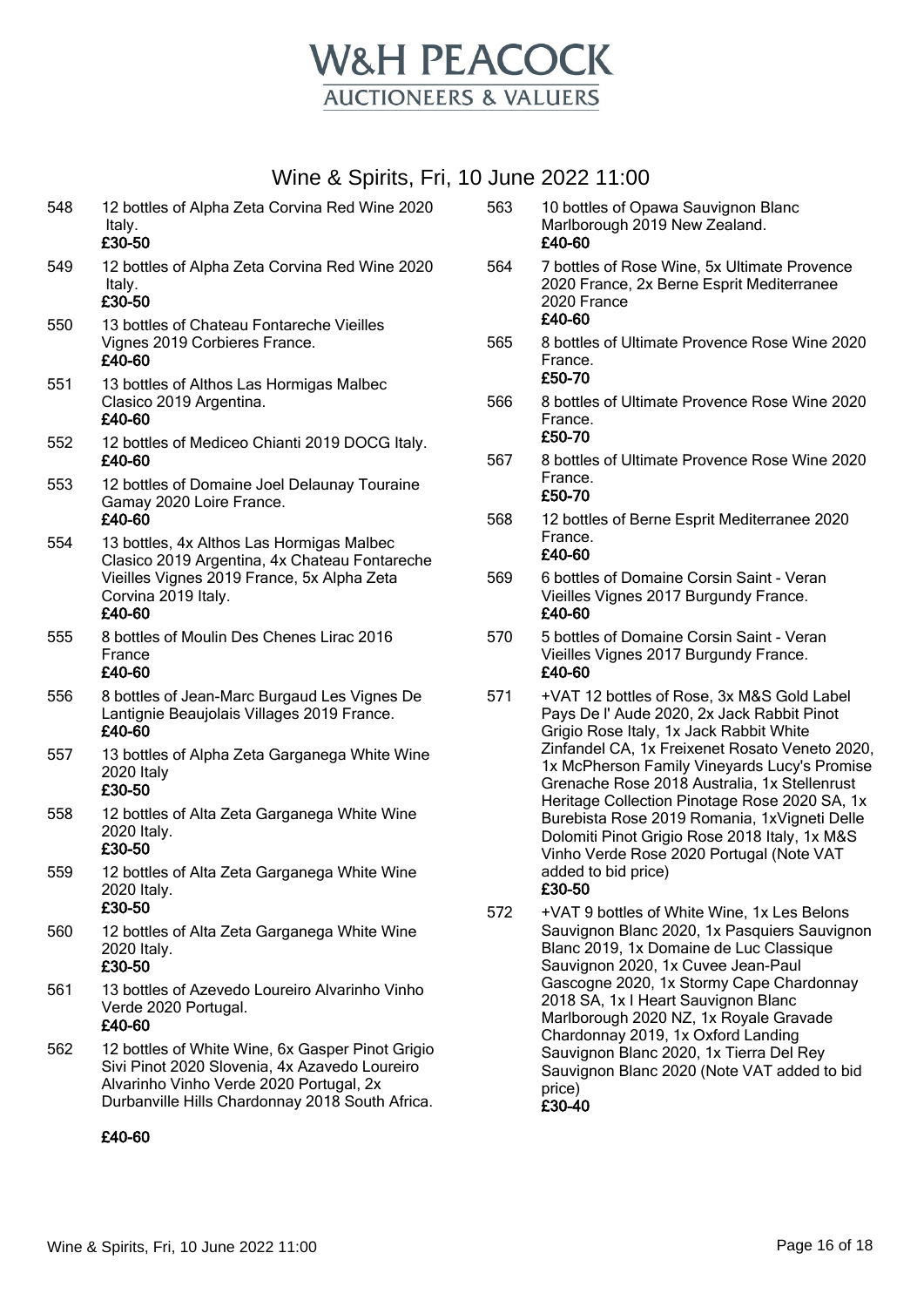

- 573 13 bottles of Spanish White Wine, 6x Campo Azafran Airen Sauvignon Blanc 2019, 5x Marques De La Concordia Tapas Viura Sauvignon Blanc, 1x Orange Grove Chardonnay 2020, 1x Conde De Cron Vino Blanco 2020 £30-40
- 574 3 bottles & 8 half bottles of German Wine, 1x Klaus Meyer Auxerrois Pfalz 2021, 1x L. Honold Weingut Anthelu, 1x L.Honold Weingut Sauvignon Blanc 2020, 2x Schatzle Spatburgunder 2018 37.5cl, 2x Schatzle Petit Tresor 2020 37.5cl, 2x Schatzle Schatz vom Vulkan 2018 37.5cl, 2x Schatzle Schelinger Grauburgunder 2019 37.5cl £30-40
- 575 4 bottles, 1x Normandie Landings 50th Anniversary 1944-1994 Bordeaux Superieur, 1x Bodegas Navarro Lopez 2000 Gran Reserva Valdepenas DOC, 1x El Domador Del Fuego Reserva 2014 DOC Rioja & 1x Anciano Gran Reserva 2008 Tempranillo aged 7 years Valdepenas DOP £10-20
	-
- 576 6 bottles of Hungarian White wine, 3x Tokajicum Borhaz Darazsko Furmint 2018, 2x Gal Tibor 2019 Egri Csillag & 1x Figula Szilenusz 2017 £30-40
- 577 A box of 6 bottles of Echeverria Reserva 2016 unwooded Chardonnay Chile £20-30
- 578 5 bottles of Rose, 1x Cantele Rosato Negroamaro Salente IGT 2016 Puglia Italy & 4x Wandering Bear South Africa £20-30
- 579 6 bottles, 1x Mirko Sella & Enrico Marcato Duo Rosso Veneto 2018 IGT, 2x Frentana Frentano Montepulciano D'Abruzzo DOC 2018, 2x Biscardo Neropasso Rosso Veneto 2018 IGT & 1x Brich Piemonte DOC Barbera 2019 £30-40
- 580 +VAT A Wicker picnic basket with 3 bottles, 1x Marcel Malbec 2020 France, 1x Segredos De Sao Miguel 2020 Vinho Tinto Portugal & 1x Segredos de Sao Miguel 2020 Vinho Branco Portugal (Note VAT added to bid price) £20-30
- 581 7 bottles, 1x Bouchard Pere & Fils 1996 Vosne Romanee Grand Vins de Bourgogne, 1x Louis Bernard 2004 Chateauneuf du Pape, 1x Tesco 1995 Chateauneuf du Pape, 1x Bourgogne 1982 (label incomplete), 1x La Patrie Malbec 2014 Cahors, 1x Chateau La Chapelle Canterane 1986 Saint Emilion, & 1x Real Compania De Vinos Tempranillo 2010 £30-50
- 582 4 bottles, 3 Celebrating the 50th Anniversary of the DDay landings 1944-1994, Du Debarquement Bordeaux, Liberation Bordeaux & Cote de Provence Rose & 1x Rimmermann Pinot Noir 1996 Vin D'Alsace £20-30
- 583 4 bottles, 1x Domaine Fouassier Le Clos de Bannon 2007 Sancerre, 1x Domaine de Chatenoy 2007 Menetou Salon Rose, 1x La Cer Seraie Syrah 2014 IGP & 1x Black Tower 1997 Rivaner £20-30
- 701 +VAT 18 bottles of Beers & Ales including Stella Artois, Yorkshire Blonde, Pilsner, Harviestoun (Note VAT added to bid price) £10-20
- 702 +VAT 21 various bottles of Beers and Ales including Purple Moose Brewery, Glastonbury Craft, £10-20
- 703 +VAT 20 various bottles of Beers and Ales including, Salcombe Brewery Co, Leffe, Adnams, Shropshire Gold (Note VAT added to bid price) £10-20
- 704 +VAT A bag containing various bottles and cans of Cider and Beer including, Thatchers, Magners, Pils, Brewdog (Note VAT added to bid price) £10-20
- 705 +VAT 18 various pre mixed cans and bottles of Cocktails and Spirits including Gin & Tonic, Mojito, Passion Star Martini (Note VAT added to bid price) £20-30
- 706 +VAT 21 various bottles and cans of Non/Low Alcohol Beers including Impossibrew, Lucky Saint, Birra Moretti (Note VAT added to bid price) £10-20
- 707 +VAT A bag containing various Cocktail Sets, Pouches and Bottles including Manhatten, Negroni, Expresso Martini, Cosmopolitan, Daiquiri (Note VAT added to bid price) £40-60